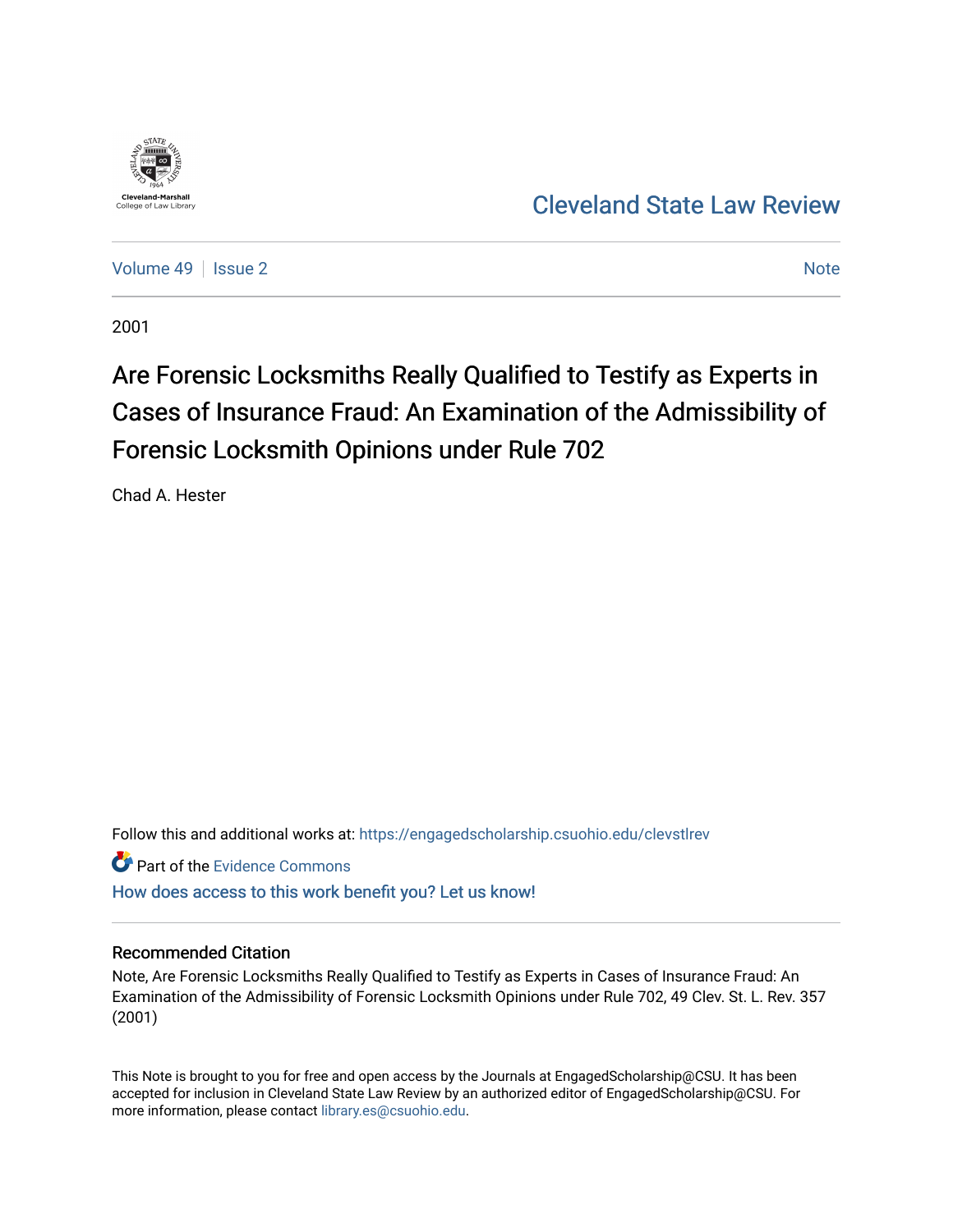# ARE FORENSIC LOCKSMITHS REALLY QUALIFIED TO TESTIFY AS EXPERTS IN CASES OF INSURANCE FRAUD?: AN EXAMINATION OF THE ADMISSIBILITY OF FORENSIC LOCKSMITH OPINIONS UNDER RULE 702

| L.   |                                                                 |  |
|------|-----------------------------------------------------------------|--|
| Π.   |                                                                 |  |
|      | A.                                                              |  |
|      | $R_{\parallel}$                                                 |  |
|      |                                                                 |  |
|      | D. Rule 702 Catches Up With Daubert 365                         |  |
|      | 1. Cases Discussing the Admissibility of                        |  |
|      |                                                                 |  |
| III. | THE USE OF FORENSIC LOCKSMITHS IN PROVING                       |  |
|      |                                                                 |  |
|      | Generally Accepted Procedures and Findings  369<br>A.           |  |
|      | Case Law Supports Findings of These Forensic<br>$R_{\cdot}$     |  |
|      |                                                                 |  |
|      | <b>Recent Developments in Forensic Locksmith</b><br>$C_{\cdot}$ |  |
|      |                                                                 |  |
|      | D. The "Key Pathway Analysis:" Fact or Fiction 373              |  |
| IV.  | <b>ADMISSIBILITY OF ALTERNATIVE FORENSIC</b>                    |  |
|      |                                                                 |  |
|      | A. Has the Theory or Technique Been the Subject of              |  |
|      |                                                                 |  |
|      | $R_{\perp}$                                                     |  |
|      | C. Has the Forensic Locksmith Employed a Generally              |  |
|      |                                                                 |  |
| V.   | PROBLEMS IN THE ADMISSIBILITY AND THE POTENTIAL                 |  |
|      |                                                                 |  |
| VI.  |                                                                 |  |

# I. INTRODUCTION

In 1996, the Coalition Against Insurance Fraud estimated that \$14.2 billion in losses were attributed to fraudulent claims brought against insurance companies. An increasingly large number of these claims are known as owner "give-ups," where the owner of an automobile abandons and burns the vehicle and then claims the damage as a theft to recover the total loss of the vehicle from the insurance company.<sup>1</sup>

j

<sup>&</sup>lt;sup>1</sup>Mark Hansen, *Key Bit of Evidence May Not Solve Theft Claims, but Insurers Back It: Ignition lock Analysis*, A.B.A J., Mar. 2000, at 26.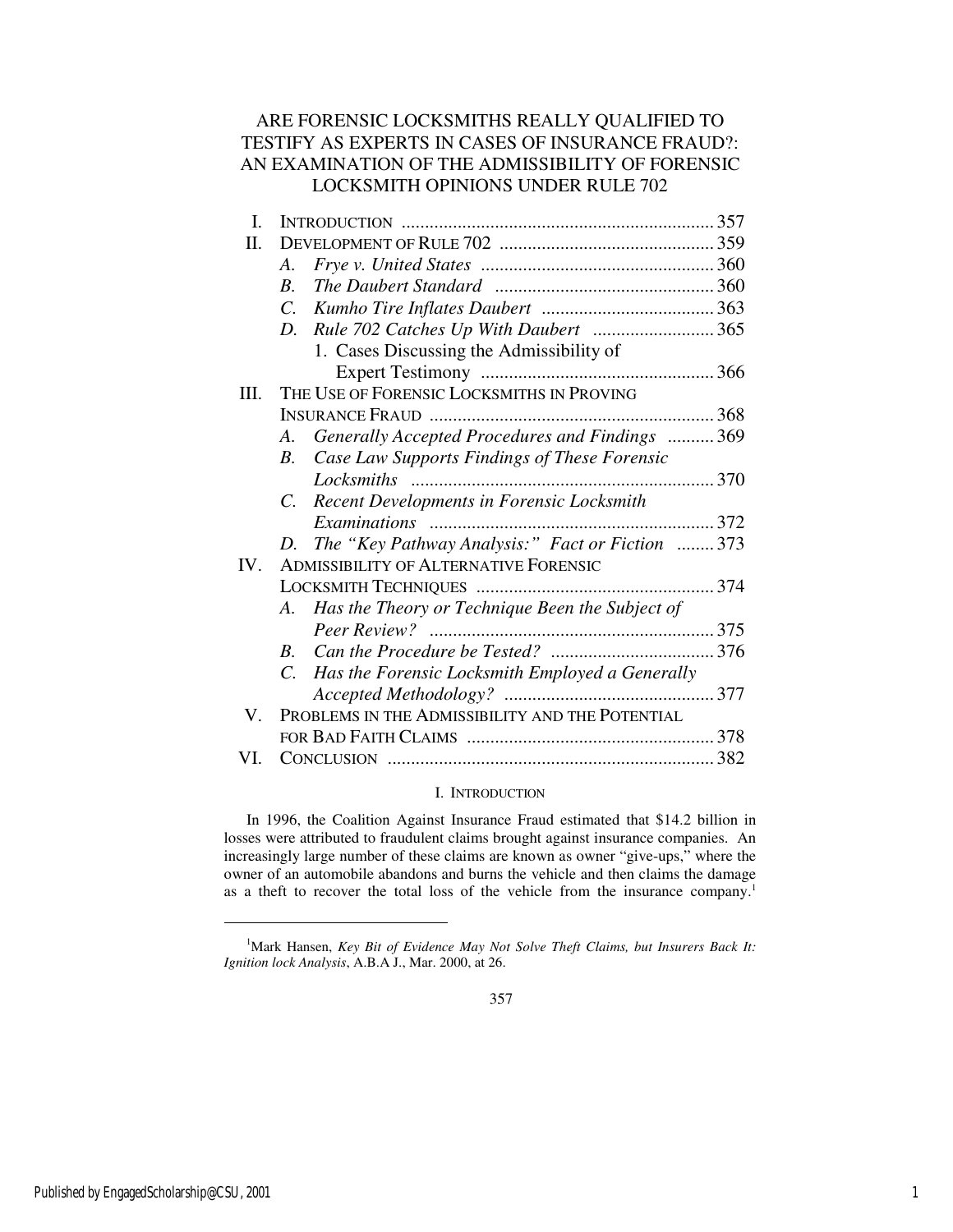Because insurance fraud has such a direct affect on consumers, many states require insurance companies to have Special Investigation Units (SIU) to investigate fraudulent claims before the insurance companies pay the  $loss<sup>2</sup>$  Even with SIU's actively investigating fraudulent claims, the amount of money lost each year is passed on to the public as increased insurance premium costs.<sup>3</sup>

To combat claims against insurers for bad-faith in denying claims for fraud, $4$ insurance companies often employ forensic locksmiths as expert witnesses to examine the lock of a vehicle in order to deduce whether a real thief was responsible for a theft.<sup>5</sup> These examiners, through various methods, determine if an ignition has been defeated, or if a key of the proper type was last used to start the vehicle.<sup>6</sup> In some instances, forensic locksmiths may be able to determine which key started the vehicle last. If the expert reaches the conclusion that the owner's key last started a vehicle, it becomes more difficult to prove that the vehicle was in fact stolen and the insured filed a legitimate claim.<sup>7</sup>

These findings may sound conclusive in proving that an insured filed a fraudulent claim, but many insurance companies have been found liable for bad-faith in settling claims when they have relied on these experts as the final word on whether a claim is legitimate.<sup>8</sup> When an insurer is found liable for denying such a claim, it is often required to pay punitive damages far in excess of the value of the claim brought by the insured. Because a risk exists in employing such experts, insurance companies are becoming more cautious in relying on the findings of experts that claim to be

<sup>3</sup>Hansen, *supra* note 1, at 26. Because of the vast amount of insurance fraud, even a legitimate claim will be handled as a fraud. Unfortunately, many honest claims will be criticized, the insured will have their financial payments looked over, and the manner in which the theft occurred would be investigated before any money is paid on the claim.

4 *See* Commonwealth v. Chery, 628 N.E.2d 27 (Mass. App. Ct. 1994) (In *Chery*, a car owner was convicted of motor vehicle insurance fraud. The Appeals Court held that a conviction of insurance fraud could not be reversed despite an acquittal on charges of unlawful burning of a motor vehicle).

<sup>5</sup>Offutt v. Liberty Mut. Ins., 251 Md. 262 (1968) (picking the lock of a truck or using a master key to open a truck door did not constitute forcible entry within the policy providing that it did not cover the risk of theft from an unattended vehicle unless the theft was due to a forcible entry).

# 6 *Id.*

 $^{7}$ *Id.* (plaintiff's attorneys met the use of these experts with much resistance).

8 *See* Majorowicz v. Allied Mut. Ins. Co., 569 N.W.2d 472 (Wis. Ct. App. 1997) (holding that insurer was liable for bad faith in investigating and negotiating claim, failing to settle within policy limits, and communicating with insured thereby justifying punitive damages that were awarded).

1

<sup>&</sup>lt;sup>2</sup>CAL. INS. CODE § 1875.20 (West 2000); OHIO REV. CODE. ANN. § 3901.21 (West 2000); N.Y. COMP. CODES R. & REGS. TIT. 11, § 86.6 (2000); ARIZ. REV. STAT. ANN. § 20-466 (West 2000); TEX. INS. CODE ANN. Art. 1.10D (West 2000); 40 PA. CONS. STAT. ANN. § 3701-502 (West 2000); FLA. STAT. ANN. § 626.9891 (West 2000). What these SIU's are finding is that fraudulent claims often have similar characteristics. Often, a "give-up" occurs when a vehicle owner has either fallen behind on payments, or when the owner has leased the vehicle and driven over the mileage limit to the point where the owner will be unable to afford to pay the mileage penalty.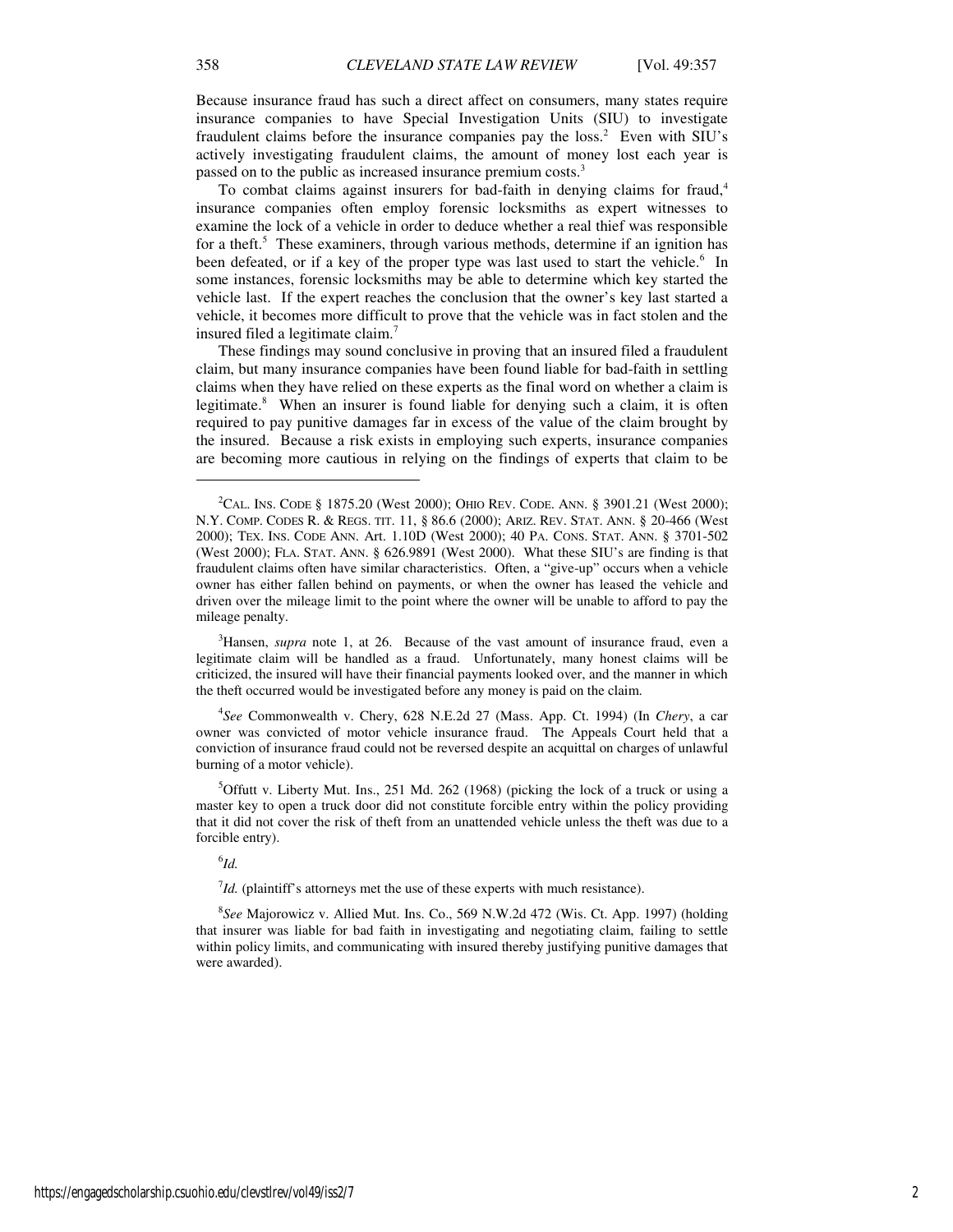able to determine which key was last used in a lock.<sup>9</sup> The question most often facing insurance companies who rely on these conclusions is whether the expert is qualified to testify at all under Rule  $702.^{10}$ 

This Note will argue that while forensic locksmiths may be qualified as experts under Rule 702, they should not necessarily be qualified to testify as to which key started a vehicle last. Part I of this note will discuss the basic history and case law which has established the requirements necessary to qualify an expert to testify under the Rule 702. In addition, Part I will discuss the recently enacted amendments to Rule 702 and how the amended Rule 702 has expanded the admissibility of expert witnesses. Part II of this note will discuss the generally accepted procedures of forensic locksmiths, including their qualifications under Rule 702. This discussion will include a brief history of the development of forensic locksmith analysis procedures. Part III will discuss the "Key Pathway Analysis" as an example of expert testimony that may not be admissible under Rule 702. The "Key Pathway Analysis" is a variation of traditionally recognized forensic locksmith procedures that has been repeatedly challenged in court for not following the guidelines established under Rule 702. Finally, Part IV will analyze problems that exist between the admissibility of expert testimony as to which key last started the vehicle and the potential for bad faith suits in wrongfully denying insurance claims.

#### II. DEVELOPMENT OF RULE 702

The history of the admissibility of expert testimony in the United States courts has evolved over the last century beginning with *Frye v. United States*. <sup>11</sup> In *Frye*, the Court held that expert testimony must be based on general accepted standards in the field.<sup>12</sup> It was not until seventy years later, after the enactment of the Federal Rule of Evidence, 702, that controversy began to arise regarding the admissibility of scientific expert testimony.<sup>13</sup> Rule 702 displaced *Frye* with an ill-defined reliability test, by allowing an expert to testify based on his knowledge, skill, experience, training, or education as to an opinion offered to a case.<sup>14</sup> Then, in 1993, the Supreme Court in *Daubert v. Merrell Dow Pharm., Inc.*,<sup>15</sup> expanded the admissibility of expert testimony at trial to include expert testimony that rested on a reliable foundation and was relevant to the facts of the case. The *Daubert* standard was further clarified by the Supreme Court in *Kumho Tire Co., Ltd. v. Carmichael*, 16 where the Court held that a court's "gatekeeping" responsibility extended not only to scientific testimony, but also to all expert testimony to determine if it is both relevant

<sup>10</sup>*Id*. <sup>11</sup>293 F. 1013 (D.C. Cir. 1923). <sup>12</sup>*Id.*

<sup>13</sup>Mark Lewis & Mark Kitrick, *Kumho Tire Co. v. Carmichael: Blowout From the Overinflation of* Daubert v. Merrell Dow Pharmaceuticals, 31 U. TOL. L. REV. 79, 81 (1999).

 $^{14}$ FED. R. EVID. 702.

 $\overline{a}$ 

 $15509$  U.S. 579 (1993).

<sup>16</sup>526 U.S. 137 (1999).

<sup>9</sup>Meg Green, *Ignition-Key Evidence Is New Weapon in Stopping Fraud*, BESTWIRE, July 6, 1999.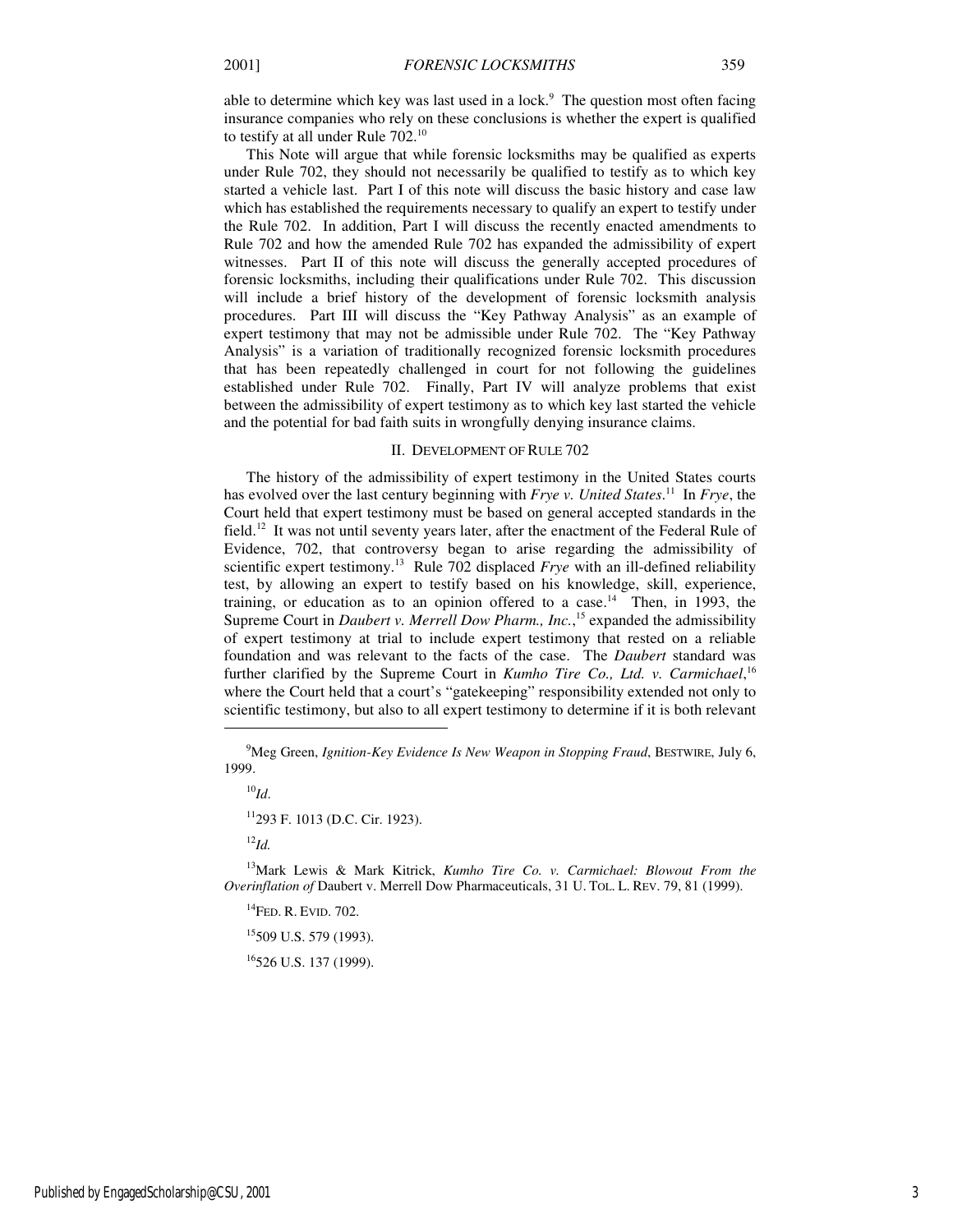and reliable. It is under these cases and Rule 702, as amended, that the admissibility of expert witnesses is governed today.

# *A. Frye v. United States*

In a 1923 opinion, the Court of Appeals for the District of Columbia established a standard of admissibility for expert testimony.<sup>17</sup> The appellant, James Frye, complained that the use of expert testimony regarding a blood pressure test, showing he was not lying, was excluded in error by the trial court.<sup>18</sup> The Court of Appeals agreed with the trial court that the testing method used by Frye's expert was too new, and neither creditable nor reliable for use.<sup>19</sup> In deciding this case, the Court of Appeals created a standard of admissibility that expert witness testimony "must be sufficiently established to have gained general acceptance in the particular field in which it belongs."<sup>20</sup> The court reasoned that the systolic blood pressure test had not gained sufficient standing and scientific recognition to justify the courts in admitting expert testimony based on the discovery and developments from this new science.<sup>21</sup>

The opinion in *Frye*, only three pages long, cited no authority that supported the holding reached by the court. Many federal and state courts, have adopted *Frye's*  general acceptance standard in determining the admissibility of expert testimony.<sup>22</sup> Although *Frye* was the dominant case regarding admissibility for many years, it did face several criticisms. One such criticism was that the *Frye* standard was much too stringent, and could be used to exclude novel but valid and useful expert knowledge.<sup>23</sup> Another criticism was that the courts were becoming inconsistent in the application of the term "general acceptance."<sup>24</sup> As a result, many courts began to reject *Frye* as being vague, manipulable, and too restrictive in excluding the fruits of cutting-edge, non-established scientific learning.<sup>25</sup>

#### *B. The Daubert Standard*

In 1993, the United States Supreme Court decided *Daubert*, which overruled the holding of *Frye* and expanded the basis for the admissibility of expert testimony at

<sup>19</sup>*Id.* at 1014.

<sup>20</sup>*Id.*

 $\overline{a}$ 

<sup>21</sup>*Id*.

<sup>22</sup>Lewis & Kitrick, *supra* note 13, at 82.

<sup>23</sup>Id. Problems later began to surface when the Rule 702 was implemented. The rule did not address *Frye* nor did the rule make any reference to a general standard.

<sup>24</sup>*Id.*

<sup>25</sup>United States v. Downing, 753 F.2d 1224 (3d Cir. 1985) (The court explained that evidence must survive preliminary scrutiny in course of in limine proceeding conducted by district judge, which is essentially a balancing test centering on the reliability of scientific principles upon which expert testimony rests.).

 $17$ Frye v. United States, 293 Fed. 1013 (D.C. Cir. 1923).

<sup>18</sup>*Frye*, 293 F. at 1013 (James Frye was convicted of second-degree murder. His sole complaint to the Court of Appeals was that the trial court excluded his proposed expert testimony concerning a polygraph test.).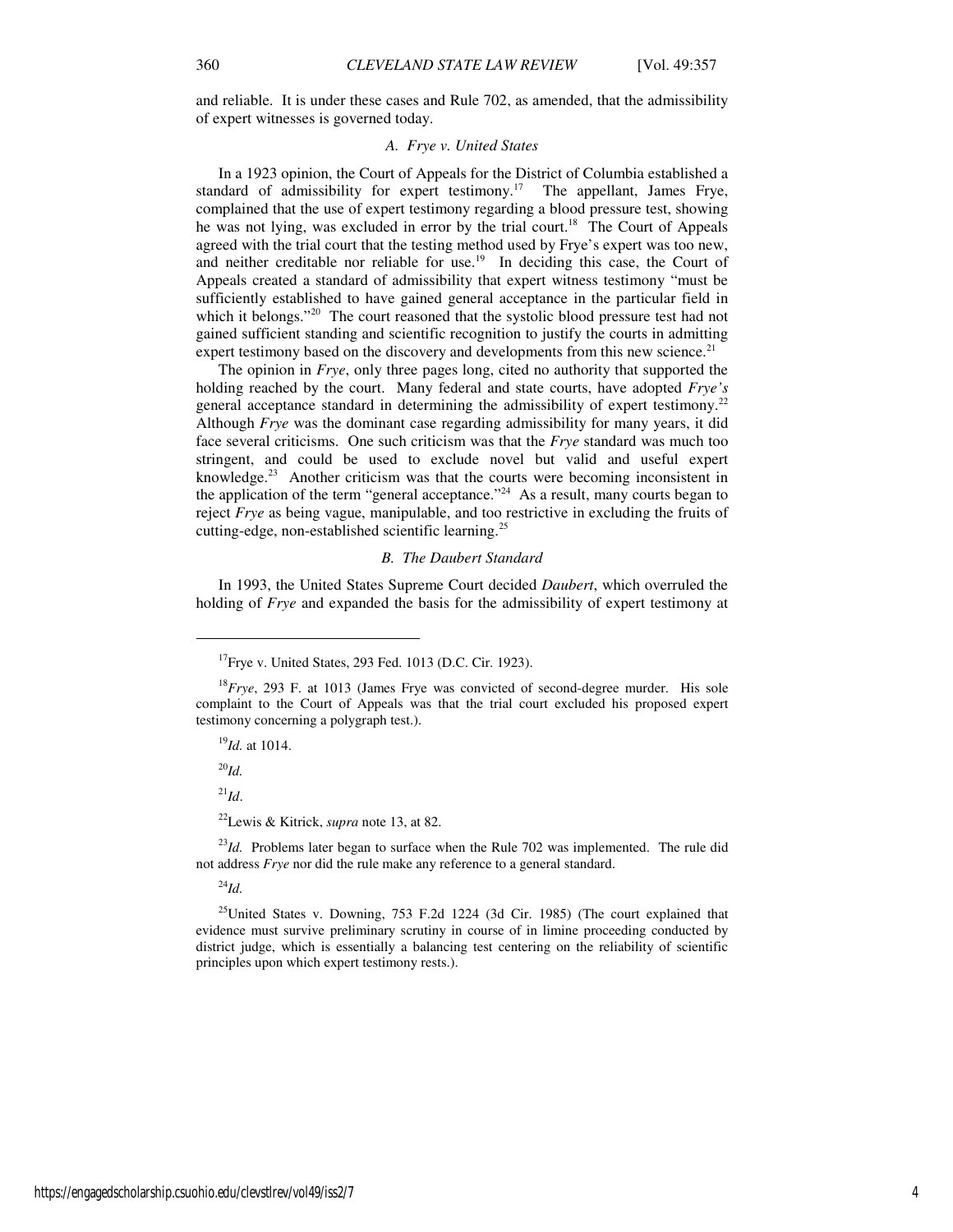trial.<sup>26</sup> In *Daubert*, two infants and their guardians sued a pharmaceutical company to recover for defects sustained as a result of their mother's ingestion of Benedictine while the minors where still in the womb. Merrell Dow's expert testified that, based upon his expertise and review of extensive published scientific literature on the subject, material use of the drug had not been found to be a risk factor for birth defects.<sup>27</sup> The plaintiffs then responded with eight other well-credentialed experts who testified, based on their conclusions, that ingestion of the drug did cause birth defects. The court of appeals affirmed the trial court's decision, by stating that expert opinion based on a scientific technique is inadmissible unless the technique is generally accepted as reliable in the relevant scientific community. $^{28}$ 

The Supreme Court reversed, stating that Rule 702, not *Frye*, provided the standard for admitting expert scientific testimony.<sup>29</sup> The Court determined that the legislative history of Rule 702 made no mention of *Frye*, and such "a rigid 'general acceptance' requirement would be at odds with the 'liberal thrust' of the Federal Rules and their 'general approach of relaxing the traditional barriers to opinion testimony.'"<sup>30</sup> The Court felt that since the rules made no mention of the stricter *Frye* rule, such a standard should not be applied in federal trials.<sup>31</sup>

The Court then stated that Rule 702 placed appropriate limits on the admissibility of purportedly scientific evidence, by assigning the trial judge the task of determining whether the proffered testimony both rests on a reliable foundation and is relevant to assisting the trier of fact.<sup>32</sup> The *Daubert* Court stated that several matters should be considered in determining whether the testimony's underlying reasoning or methodology is scientifically valid and can be properly applied. These factors included: whether the theory or technique in question has been tested or can be tested, whether it has been subject to peer review and publication, its known or potential error rate and the existence and maintenance of standards controlling its operation, and whether it has attracted widespread acceptance within a relevant scientific community.<sup>33</sup>

The Court cautioned that the factors enumerated in *Daubert* should not be considered a checklist for admissibility, but rather the factors are general observations that the court can consider in accomplishing the task of determining

j

<sup>30</sup>*Id.* at 588 (citing *Beech Aircraft Corp. v. Rainey*, 488 U.S. 153, 169 (1988)).

<sup>31</sup>*Daubert*, 509 U.S. at 588-89.

<sup>32</sup>*Id.* at 589. Generally, *Daubert* motions are heard outside the jury's presence. Here the judge will hear arguments for and against the admissibility of the expert, and whether the expert is qualified to give an opinion based on his skill or experience.

<sup>33</sup>*Id.* at 594.

 $26$ 509 U.S. at 589-93, 597 (The trial court determined that the evidence presented by the other eight witnesses was inadmissible because the testimony did not meet the "general acceptance" standard that had been established by *Frye.*).

<sup>27</sup>*Id.* at 583.

<sup>&</sup>lt;sup>28</sup>*Id.* at 584. The trial court concluded that calculations that did not have a causal link between the drug and birth defects were ruled to be inadmissible because they had not been published or subject to peer review.

<sup>29</sup>*Id.* at 579.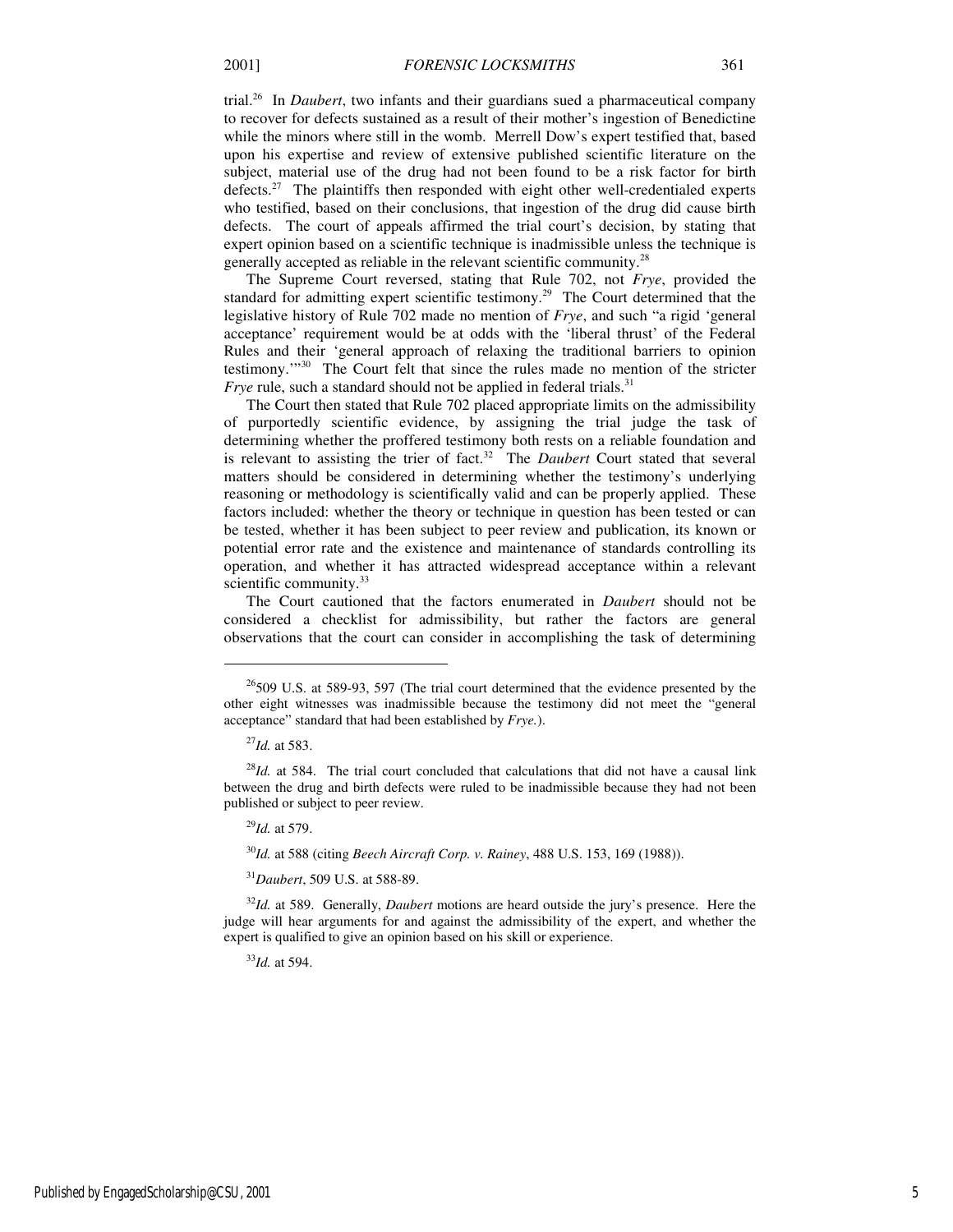what expert opinions will be relevant and whether the expert relied on sound principles in reaching their conclusion. $34$  The focus, according to the Court, "must" be solely on principles and methodology, not on the conclusions that they generate."<sup>35</sup>

The Court stated that the abandonment of a "general acceptance" test under *Frye* would not lead to a "free-for-all" in which juries would be exposed to all manner of expert opinion regardless of reliability.<sup>36</sup> Just because a trial judge rules that the methods relied upon by the expert in forming their opinion are reliable and therefore the testimony is admissible, adverse parties are not precluded from offering contradictory evidence to demonstrate the weakness of the expert's opinion. Parties are encouraged to vigorously cross-examine expert witnesses and to present contrary evidence in order to attack shaky but admissible evidence.<sup>37</sup> It is under this reasoning that the judge becomes the "gate keeper" in determining whether the testimony offered by the expert will be admitted before a jury.<sup>38</sup> These challenges to the admissibility of expert testimony before the witness will be allowed to testify before the jury became known as "Daubert motions" or "Daubert challenges."<sup>39</sup>

The Supreme Court in *Daubert* limited their discussion to the admissibility of scientific knowledge. The court "cautioned that it was not addressing technical, or other specialized knowledge, which are also covered under Rule 702."<sup>40</sup> As a result, courts were left to determine, on their own, whether the stricter *Frye* standard or the more liberal *Daubert* standard would be applied to expert witnesses who would base their opinion on technical or specialized knowledge under Rule 702.<sup>41</sup> As the use of experts grew, courts were faced with critical questions: including, whether *Daubert* applied outside the field of hard sciences, whether the gatekeeping function applied to the admission of all other types of expert testimony, and whether the *Daubert* factors are required in admitting testimony based on knowledge not derived from scientific methodology.<sup>42</sup> Because of these many unanswered issues, the Supreme Court once again visited Rule 702 under *Kumho Tire Co. v. Carmichael*. 43

<sup>36</sup>*Id.* at 595 (Abandoning the stricter holding of *Frye* allowed the admission of expert testimony which may not be grounded in hard scientific disciplines, yet is more of a cutting edge area which will help the jury to better understand the facts of a case.).

<sup>37</sup>*Id.* at 596.

 $\overline{a}$ 

<sup>38</sup>Lewis & Kitrick, *supra* note 13, at 82.

<sup>39</sup>Jack B. Weinstein, *Improving Expert Testimony*, 20 U. RICH. L. REV. 473, 474-75 (1986).

<sup>40</sup>Black, *supra* note 34, at 129.

<sup>41</sup>Lewis & Kitrick, *supra* note 13, at 83.

<sup>42</sup>Moore v. Ashland Chem., Inc*.*, 151 F.3d 269, 280 (5th Cir. 1998), *cert. denied*, 526 U.S. 1064 (1999). Here the court held that five non-exclusive and flexible factors to be considered by district courts in deciding whether to admit expert testimony include: whether the expert's theory can be or has been tested, whether the theory has been subject to peer review and publication, the known or potential rate of error of technique or theory when applied, the

<sup>34</sup>Bert Black, *Expert Evidence in the Wake of the Daubert-Jones-Kumho Tire Trilogy*, SE01 ALI-ABA 125, 129 (1999).

<sup>35</sup>*Daubert*, 509 U.S. at 595.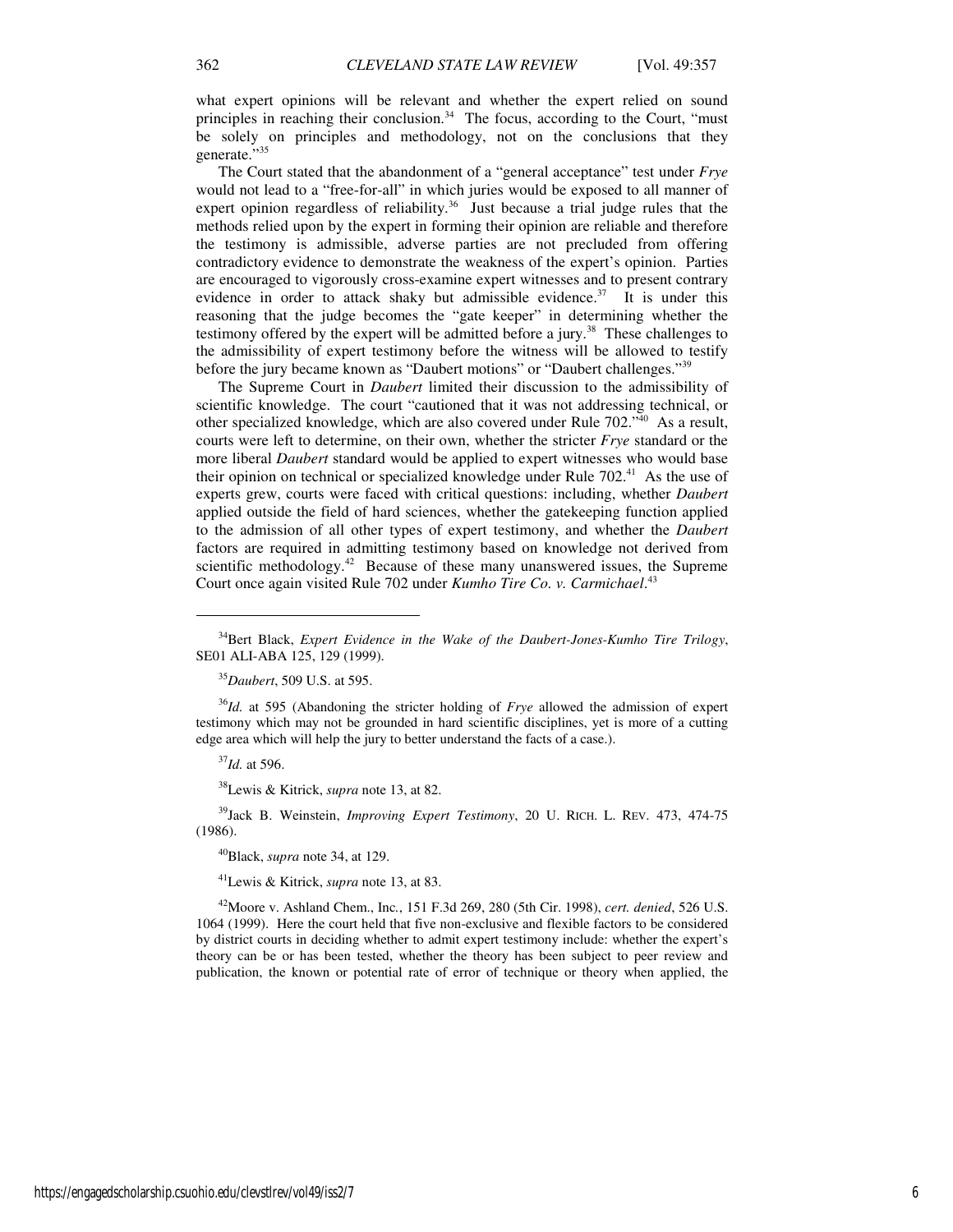#### *C. Kumho Tire Inflates Daubert*

In 1999, the Supreme Court once again visited the admissibility of expert witness testimony under Rule 702. In *Kumho*, the Court was asked to consider whether the "gatekeeping" obligation of *Daubert*, requiring an inquiry into both relevance and reliability, applies not only to "scientific" testimony, but to all expert testimony.<sup>44</sup>

The plaintiffs in *Kuhomo* brought a products liability action against a tire manufacturer for injuries that were sustained when the tire on their vehicle blew, leaving one passenger dead and seven others seriously injured.<sup>45</sup> In order to prove their claim, the plaintiffs retained an expert in tire failure analysis.<sup>46</sup> According to the expert's opinion, the tire failed when the tread and belt ripped apart or separated.<sup>47</sup> The expert further concluded that the separation of the tire was a result of a manufacturing defect.<sup>48</sup> Kumho Tire moved to exclude the expert's testimony on the grounds that his methodology failed to satisfy Rule 702 and *Daubert*'s reliability requirement.<sup>49</sup> While the trial court did not doubt the expert's qualifications, which included a Masters degree in mechanical engineering and 10 years of work in the area, the trial court did find insufficient indications of the reliability of the expert's methodology and granted Kumho Tire's motion to exclude the expert's testimony. $50$ 

In *Kumho*, the Supreme Court held that the application of *Daubert* extends to all experts, but stated that the factors mentioned in *Daubert* are flexible and may or may not be appropriate given the specific facts of the case.<sup>51</sup> According to the court, the objective of "gatekeeping" is to ensure the reliability and relevancy of expert testimony.<sup>52</sup> In forming this opinion, the Court stated the purpose of a trial judge "is to make certain that an expert, whether basing testimony upon professional studies or

<sup>43</sup>526 U.S. 137.

<sup>44</sup>*Id*. at 141.

<sup>45</sup>*Id.* at 142.

<sup>46</sup>*Id.*

-

<sup>47</sup>*Id.* at 144. The plaintiffs had bought the van with tires that already showed signs of wear and tear. The tread had been worn to where replacement was necessary, however the plaintiffs continued to drive the vehicle another 7,000 miles. None of these facts were included in the expert's analysis and conclusion.

<sup>48</sup>*Kumho*, 526 U.S. at 143.

<sup>49</sup>*Id.* at 145.

<sup>50</sup>*Id.*

<sup>51</sup>Id. at 150-51. It is appropriate for a trial judge to ask how often an expert's experience, based on a methodology, has produced an erroneous result or whether such a method is generally accepted in the relevant community of his expertise. It is also appropriate for an expert, basing his expertise upon experience, to be asked if his preparation is of a kind that others in the field would recognize as acceptable.

<sup>52</sup>*Id.*

existence and maintenance of standards and controls, and the degree to which technique or theory has been generally accepted in the scientific community.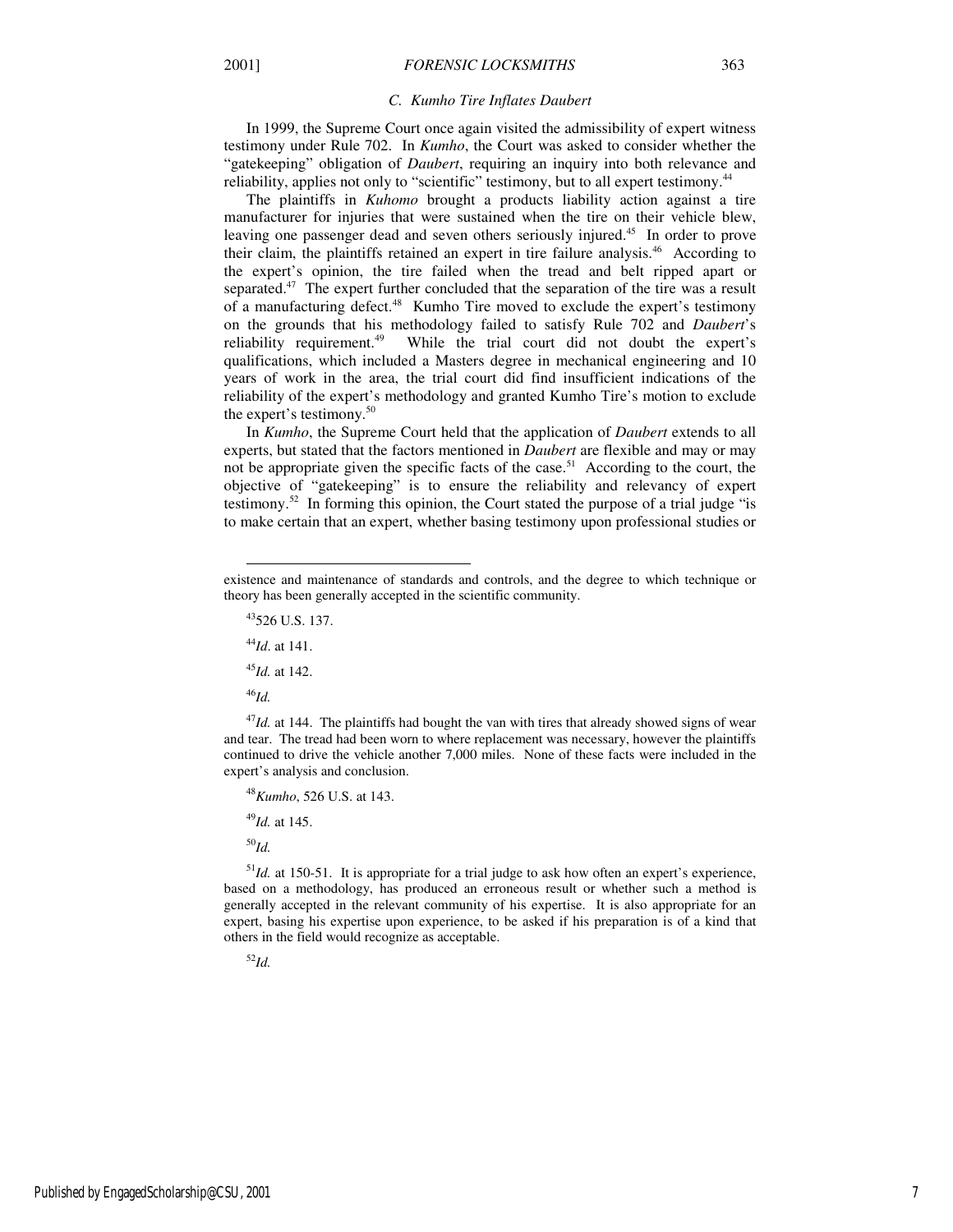personal experience, employs in the courtroom the same level of intellectual rigor that characterizes the practice of an expert in the relevant field."<sup>53</sup>

The expert's methodology was first based on his visual examination of the tire, including his review of the photographs. $54$  Then he employed a process of elimination to rule out abuse as the cause of the blow out.<sup>55</sup> Specifically, the expert looked for evidence that over inflation had caused the tire's tread to separate in the accident.<sup>56</sup> He testified that the absence of at least two of the four signs of abuse led him to conclude that a defect had caused a separation.<sup>57</sup> His analysis also depended upon acceptance of the fact that his visual inspection could determine that the tire had not been abused despite some evidence of the very signs he looked for and also two apparent punctures in the tire.<sup>58</sup>

The expert's own testimony also raised questions about the reliability of his opinion. For instance, he was unable to tell how far the tire had traveled based upon the wear of the tire.<sup>59</sup> Although his opinion was that the defect was based upon early separation of the tread, he was unable to state with any certainty how many miles the tire had driven before it separated.<sup>60</sup> The expert also conceded that he had only inspected the tire itself for the first time the morning of his deposition for a few hours and that most of his conclusions were based on photographs of the tire.<sup>61</sup> In addition, he had issued a report prior to his deposition stating that the tire had not been over inflated because the rim flange impressions were normal and the tread appeared to be inconsistent around the rim.<sup>62</sup>

The court then turned to the *Daubert* factors to determine whether the expert's methodology was reliable. The court found that none of the *Daubert* factors,

<sup>54</sup>*Id.* at 154-55.

j

<sup>56</sup>*Id.* at 154.

<sup>57</sup>*Id.* at 143-44. The signs of abuse include proportionately greater tread wear on the shoulder; signs of grooves caused by the beads; discolored sidewalls; and marks on the rim flange.

<sup>58</sup>*Kumho*, 526 U.S. at 154.

<sup>59</sup>*Id.* at 154-55.

<sup>60</sup>*Id.* at 155 (Specifically, the expert could not say whether the tire had traveled more than 10, 20, or even 50 thousand miles, adding that 6,000 miles was about how far he could say with any certainty. The court was concerned that the expert claimed to be able to determine that tire wear caused the blowout, yet the expert could not tell the difference between a tire that had been driven less than 10,000 miles or more than 50,000 miles).

 $61$ *Id.* at 155 (The expert was also unable to tell with a reasonable amount of certainty whether the tire had been over loaded. In addition, the expert could not even identify a tire that looked like it had been over deflated, which was the defense offered by Kumho Tire Company).

<sup>62</sup>*Id.*

<sup>53</sup>*Kumho*, 526 U.S. at 152.

<sup>55</sup>*Id.* at 154 (The Court here was concerned with the reasonableness of the expert's approach in determining the cause of the tire separation. The basis for the expert's conclusion was not a general theory, but rather a specific theory that failed to note some general signs that the tire was worn out.).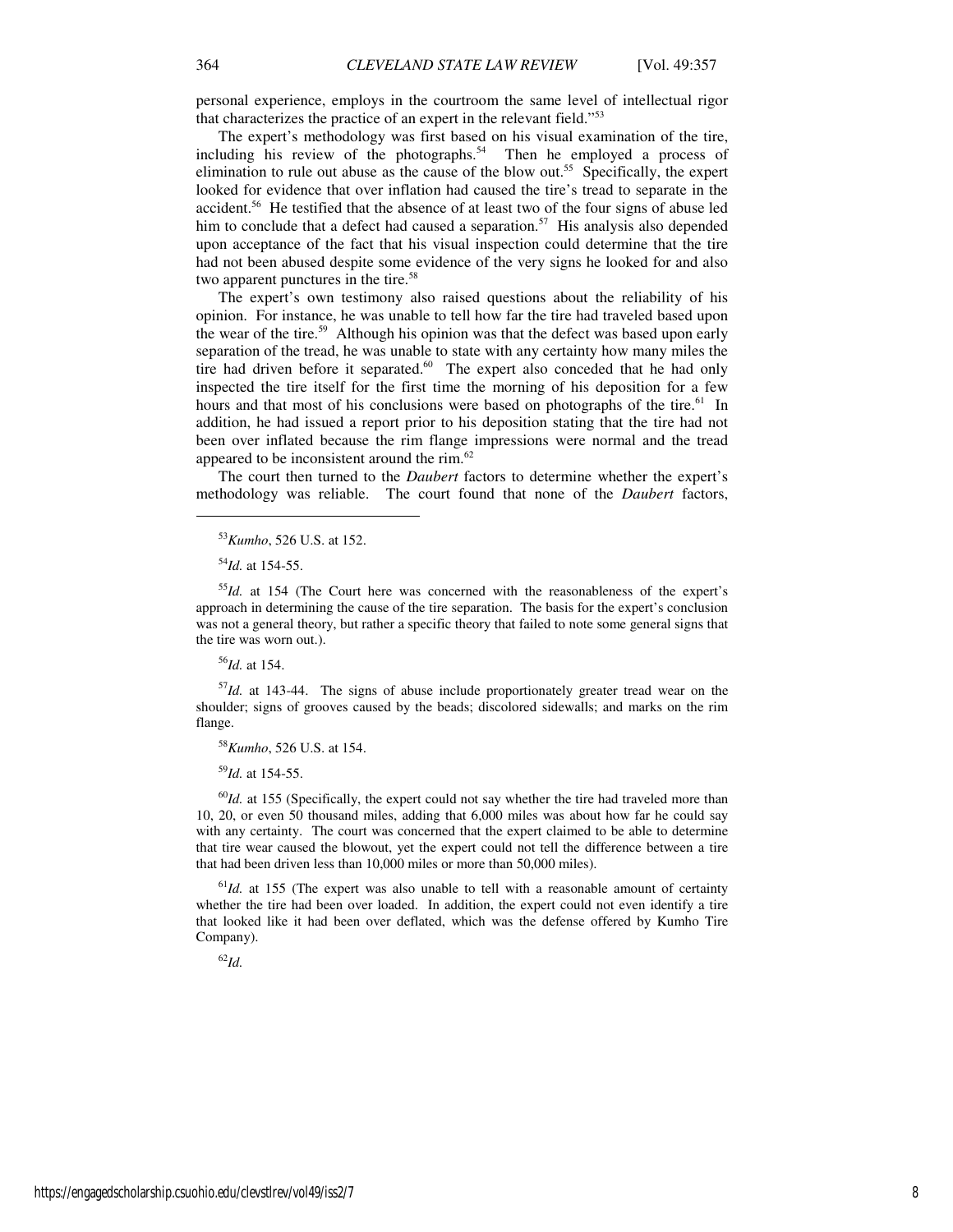including that of general acceptance in the relevant expert community indicated that his testimony was reliable.<sup>63</sup> Further, the Court found that there was no mention of the potential error rate of his analysis, nor any mention of other experts in the industry that had used this expert's methodology to find similar distinctions about the cause of tire separation. $64$  Even though the expert himself claimed that his method was accurate, the Court stated that neither *Daubert* nor Rule 702 require a court to admit opinion evidence that is connected to existing data only by the *ipse dixit* of the expert.<sup>65</sup>

Finally, the Court concluded that Rule 702 grants a trial judge the discretionary authority to determine the reliability of an expert's testimony in light of the particular facts and circumstances of the particular case. In his concurrence, Justice Scalia, in stating that trial court's gatekeeping authority is a valid role to ensure reliable evidence is brought before a jury stated, "it is discretion to choose among *reasonable* means of excluding expertise that is *fausse* and science that is junky."<sup>66</sup>

## *D. Rule 702 Catches Up With Daubert*

As a result of the holdings in *Daubert* and *Kumho*, the Supreme Court commissioned a review of Rule 702, so that the rule would conform within the standards established by these cases.<sup>67</sup> The text of the amended Rule  $702^{68}$  added three new "reliability" requirements: reliable data, reliable methodology, and reliable application of methodology. Through these requirements, trial judges have been given more latitude to either include or exclude expert testimony.<sup>69</sup>

 $\overline{a}$ 

<sup>65</sup>Gen. Elec. Co. v. Joiner, 522 U.S. 136, 146 (1997). *Daubert* did not address the standard of appellate review for evidentiary rulings. In *Joiner*, the Supreme Court resolved a disagreement among the circuits about the standard for reviewing a district court's admission or exclusion of expert testimony. *Id*. at 146. The court reasoned that the usual abuse of discretion standard that generally applied to evidentiary rulings also applied to the admission or exclusion of expert testimony. *Id.* at 140. This allows the trial court judge to maintain his role as a "gatekeeper" for purposes of admitting or excluding expert testimony. *Id.* 

<sup>66</sup>*Kumho*, 526 U.S. at 159. Expertise that is considered junky is evidence that fails to rely on any standard or methodology in arriving at a conclusion. *Id.* at 159.

<sup>67</sup>Sofia Adrogue & Alan Ratliff, *Kicking the Tires After Kumho: The Bottom Line on Admitting Financial Expert Testimony*, 37 HOUS. L. REV. 431, 446 (Summer 2000).

 $^{68}$ FED. R. EVID. 702 ("If scientific, technical, or other specialized knowledge will assist the trier of fact to understand the evidence or to determine a fact in issue, a witness is qualified as an expert by knowledge, skill, experience training, or education, may testify thereto in the form of an opinion or otherwise if (1) the testimony is based upon sufficient facts or data, (2) the testimony is the product of reliable principles and methods, and (3) the witness has applied the principles and methods of reliability to the facts of the case.").

<sup>69</sup>Kansas City Southern Railway Company, Inc. v. J.C. Johnson, 2001 WL 83928 (Miss. 2001) (holding that expert testimony proffered by motorist was admissible in personal injury action where witness had qualified as an expert in over 100 cases and relied on widely

<sup>63</sup>*Kumho*, 526 U.S. at 156.

<sup>&</sup>lt;sup>64</sup>Id. at 157 (The court found that there were no articles or papers offered that could validate the expert's approach in determining the cause of the tire blowout).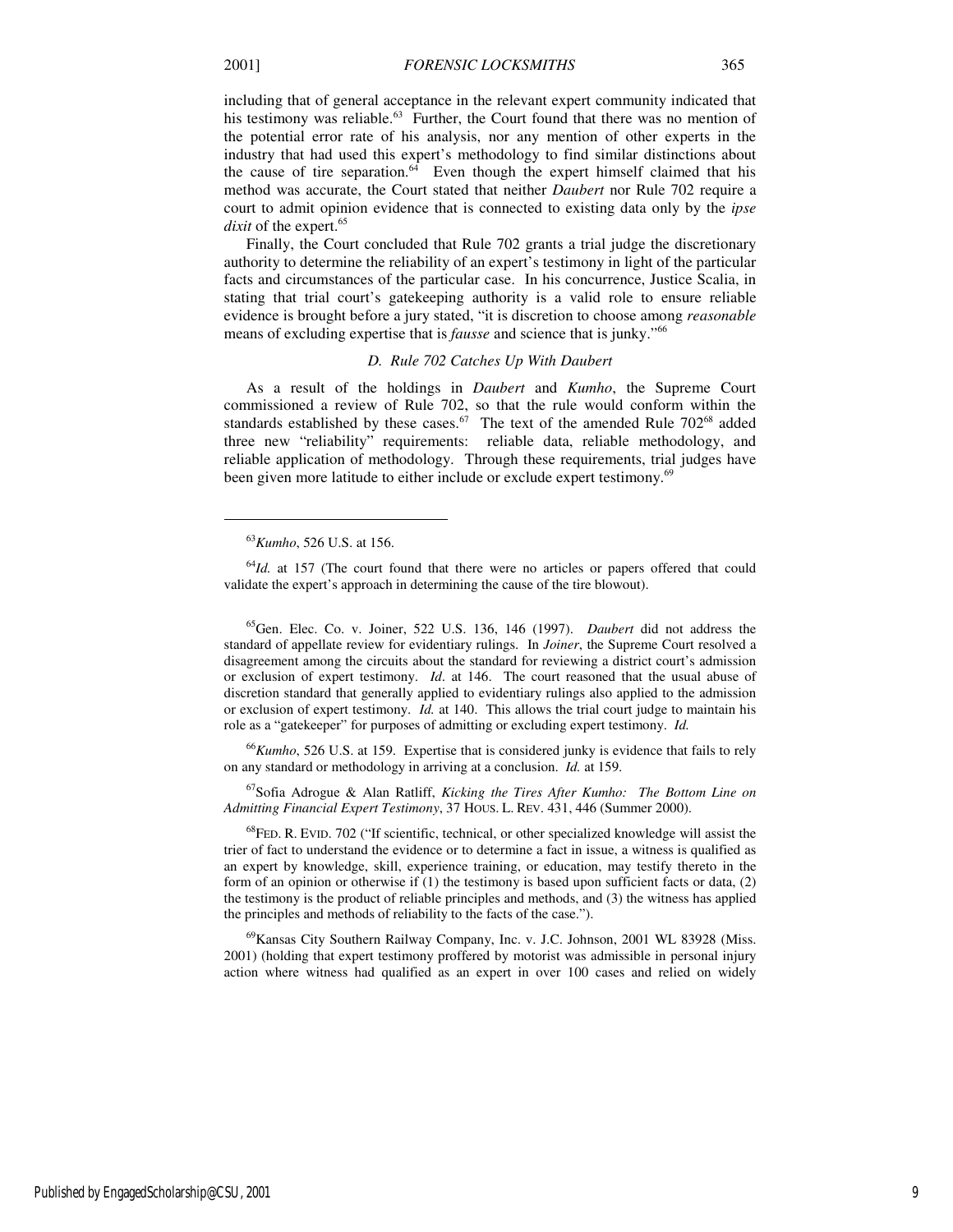Five additional inquiries were identified by the Committee, to be considered by judges in performing their gatekeeping functions.<sup>70</sup> These inquiries included: "whether the expert's testimony results from matters growing naturally and directly out of research that the expert has conducted independent of litigation or matters developed expressly for the purpose of testifying, whether the expert has extrapolated from an accepted premise to an unfounded conclusion, whether the expert has accounted for obvious alternative explanations, $71$  whether the expert is applying the same standard of care in the litigation as the expert would normally apply outside of litigation, and whether the expert's field of expertise is known to reach reliable results on the subject of the proffered testimony."<sup>72</sup> Therefore, an expert does not have to demonstrate by preponderance of the evidence that their opinions are correct, but merely, that those opinions are reliable.<sup>73</sup>

The Committee also discussed the reliability of nonscientific expert testimony in amending Rule 702.<sup>74</sup> Because some areas of expert testimony will not rely on any type of scientific method, this form of expert testimony would have to be evaluated by standard principles found within the specific area of expertise.<sup>75</sup> In addition, the Committee stated that the expert's testimony must be grounded in an accepted body of learning or experience in the expert's field, and that the expert must explain how the conclusion is grounded in that field.<sup>76</sup> Therefore, the new amendment to Rule 702 requires that the testimony must stem from reliable principles and methods that are reliably applied to the facts of the case.

# 1. Cases Discussing Admission of Expert Testimony

In *Donnelly v. Ford Motor Company*, <sup>77</sup> the parents of a driver who suffered burns in an automobile accident brought a product liability suit against Ford and the company that manufactured the ignition switch within the vehicle. To prove the claim, the plaintiff's expert, if permitted, was to testify that the fire was not caused

<sup>71</sup>*Id. see generally* Report of the Advisory Committee on Evidence Rules, *at*  http://www.uscourts.gov/rules/submitted.htm (last visited Sept. 25, 2001) [hereinafter Report].

<sup>72</sup>*Id.*

l

<sup>73</sup>*Id*. *See also* Lauzon v. Senco Products, Inc., 123 F.Supp.2d 510 (D. Minn. 2000) (The court held that an expert was not qualified to testify as to the defective design of a pnumatic nailer because he was unable to duplicate the events, the experts theory as to the cause of the accident had never been subject to peer review and his method was not accepted by a relevant scientific community).

<sup>75</sup>*Id.*

<sup>76</sup>*Id*.

<sup>77</sup>80 F.Supp.2d 45 (E.D.N.Y. 1999) (The plaintiff's vehicle ignited after an accident with an oncoming vehicle. Several eyewitnesses observed flames from the engine area and the plaintiff testified that he felt heat near his knees. The expert was to testify that the source of the fire was a faulty ignition in the steering column).

accepted calculations in the field of forensic economics to determine an amount for loss of enjoyment of life).

<sup>70</sup>Adrogue & Ratliff, *supra* note 67, at 448.

<sup>74</sup>Report, *supra* note 71.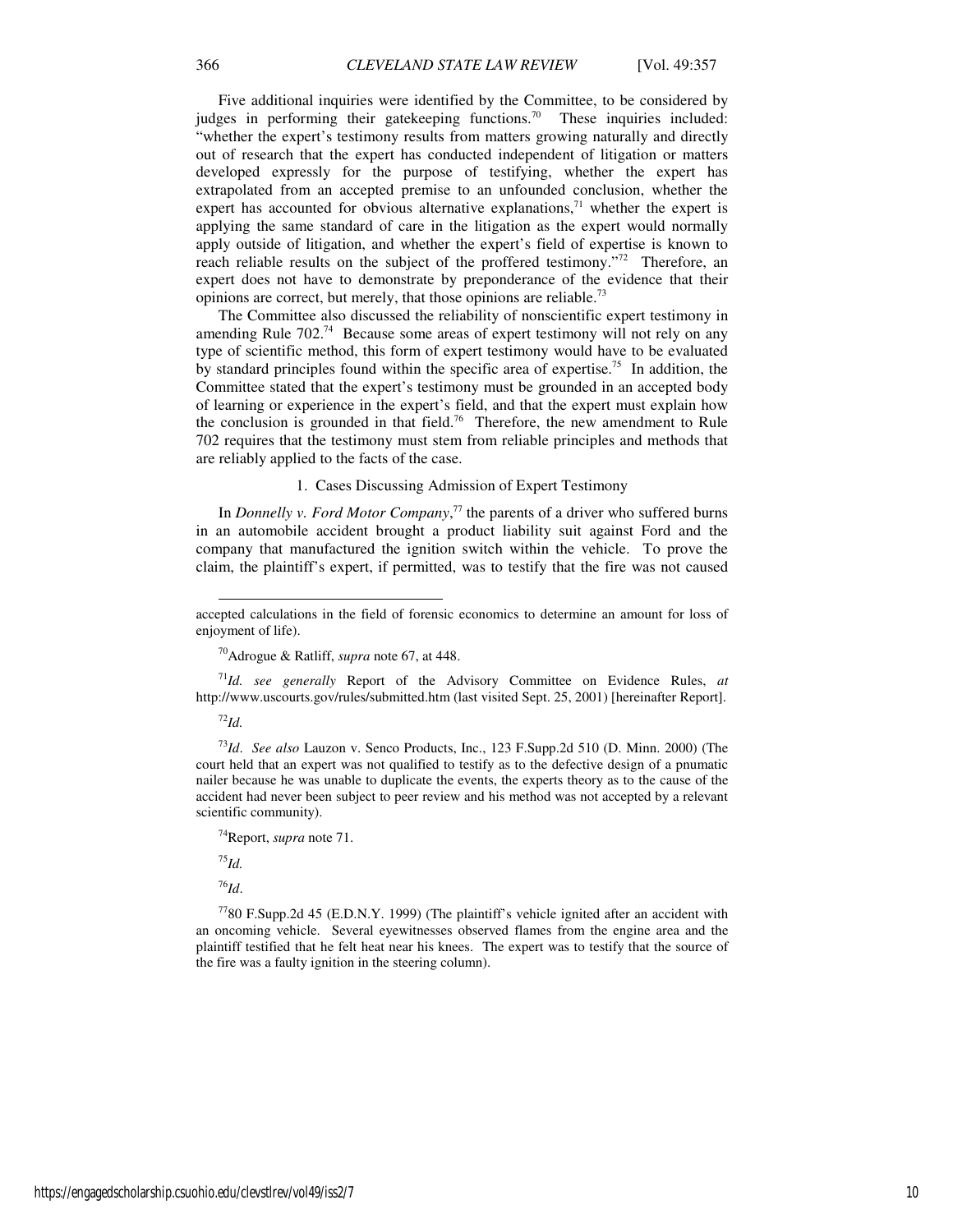by a collision, but was caused by a defective ignition switch.<sup>78</sup> In determining whether the expert's reasoning or methodology was reliable, the court considered the *Daubert* factors.<sup>79</sup> Though the expert stated that his work and the work of experts within his field use theories and techniques, which can be tested and have been the subject of peer review, he failed to identify any specific technique or method that he used, and cited no industry standards or studies upon which he relied in forming his opinion.<sup>80</sup> The court wanted the expert to at least provide some type of statistic to support his broad conclusion that all fires originating on the driver's side of Ford vehicles are the result of ignition switch failure. $81$  Alternatively, if no such data is available, the court expected the expert to be able to explain how he was able to exclude all other possible explanations for the fire.<sup>82</sup>

The court also found that the factual basis of the plaintiff's claim could not be properly applied to the expert's testimony.<sup>83</sup> His opinions assumed facts for which there was no evidentiary basis.<sup>84</sup> Specifically, the expert's testimony that the ignition switch caused the fire rests wholly on the factual premise that the fire had its origin under the driver side dash in the area of the steering column.<sup>85</sup> Unless there was adequate evidence to support that factual premise, the expert's testimony would be of no assistance to the jury in determining whether the ignition switch caused the fire.<sup>86</sup>

In a similar case regarding a suit for injury sustained by the driver in an automobile accident, the court in *Wood v. Toyota Motor Corp.*, <sup>87</sup> held that a mechanical engineer, who worked on automotive cooling and heating systems, was not qualified to express his expert opinion that chemical burns to the plaintiff were

- <sup>78</sup>*Id.* at 47.
- <sup>79</sup>*Id.* at 48.
- <sup>80</sup>*Id.* at 50.
- <sup>81</sup>*Id.*

1

<sup>82</sup>*Donnelly*, 80 F.Supp.2d at 51 (The expert specifically stated at trial, "My conclusion in this matter, to a reasonable degree of engineering certainty, is that the cause of the vehicle fire was not the collision, but rather the eruption of a long term over heating condition established by the breakdown of a known defective ignition switch in a Ford product.").

<sup>83</sup>*Id.* at 50. *See also* Smith v. Ford Motor Co., 215 F.3d 713 (7th Cir. 2000) (In *Smith*, the experts were not qualified to testify because their work had not been published in a peerreviewed journal, which the court stated was sufficient to show that the expert's testimony was unreliable).

<sup>84</sup>*Id.* at 50. *See also* Berry v. Crown Equipment Corp., 108 F.Supp.2d 743 (E.D. Mich. 2000) (In *Berry*, the court held that a safety consultant lacked the qualifications necessary to render an expert opinion regarding the alleged defective design of a forklift because the expert had no formal education in engineering).

<sup>85</sup>*Id.* at 51. The expert presented no information about the information that he earlier declared was necessary to make a determination as to the origin of the fire. When experts fail to follow the information that they declare is necessary to the investigation, courts feel that the opinion of the expert is unreliable. *Id.* at 51.

<sup>86</sup>*Id*.

<sup>87</sup>134 A.2d 315 (Md. Ct. Spec. App. 2000).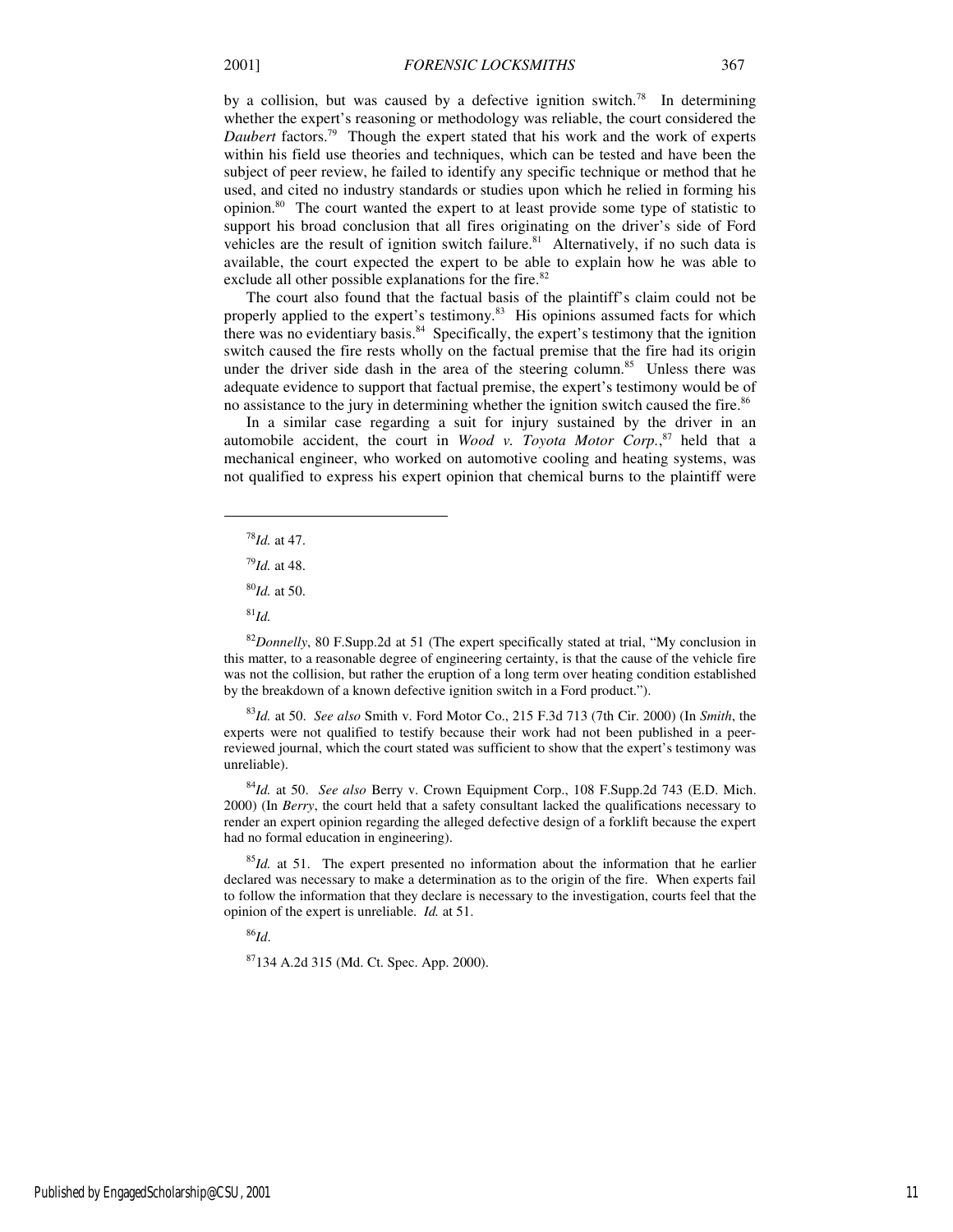caused by a defect in the air bag.<sup>88</sup> Here, the expert had never been accepted as a witness in trials involving airbag design. He also had no training in medicine or in analyzing burn conditions.<sup>89</sup> Further, he had never worked for an automobile manufacturer or had any employment history that directly involved airbags.<sup>90</sup>

Although an expert qualifies if he or she demonstrates a minimal amount of competence or knowledge in the area in which they claim to be an expert, this expert was unable to establish any experience in designing or in working with airbags.<sup>91</sup> He had never designed an airbag system, designed a component for an airbag system, nor even seen a video of an airbag component being installed into a vehicle.<sup>92</sup> The court also found that he held himself out as an expert because he had, on occasion, been a litigation consultant to other experts and had reviewed Toyota's airbag test results.<sup>93</sup> His opinions were merely based on general engineering principles and expert testimonies given in other airbag cases.<sup>94</sup> He was also unable to demonstrate through any methodology, any rationalization for why the size of vent holes had anything to do with the injuries that the motorist sustained.<sup>95</sup>

# III. THE USE OF FORENSIC LOCKSMITHS IN PROVING INSURANCE FRAUD

According to the Coalition Against Insurance Fraud, fraudulent claims accounted for an estimated \$14.2 billion in losses in 1996, the most recent year for which such figures are available.<sup>96</sup> Among the different types of automobile insurance fraud, owner give-ups $97$  are continuing to rise. In an owner give-up situation, the insured claims that the vehicle was stolen and vandalized, in order to bring a claim against the insurer of the vehicle for the entire value of the vehicle.<sup>98</sup>

<sup>88</sup>*Id.* at 320-21.

<sup>89</sup>*Id.*

1

<sup>90</sup>*Id.*

<sup>91</sup>*Id.* (citing *Naughton v. Bankier*, 691 A.2d 712 (Md. Ct. Spec. App. 1997)). Here, the court held that an ophthalmologist could not testify as plaintiff's expert as to causal connection between capabilities of sling-shot toy as set forth in manufacturer's warnings and injuries sustained by plaintiff who was struck in eye when defendant used toy to propel water balloon through window. The record revealed no evidence that the ophthalmologist had ever handled or used the toy in question or that he was qualified to comment as to its design and production, although the ophthalmologist may have encountered injuries to eye caused by many types of projectiles. *Id.* at 719.

<sup>92</sup>*Wood*, 134 A.2d at 323.

<sup>93</sup>*Id.*

<sup>94</sup>*Id*.

<sup>95</sup>*Id.* at 322.

<sup>96</sup>Hansen, *supra* note 1, at 26.

<sup>97</sup>*Id.*

<sup>98</sup>George A. Peters, *The Consequences of Claims Fraud*, 4 PROD. LIAB. L.J. 17 (1992). A National Insurance Crime Bureau has been formed (by the National Automobile Theft Bureau and the Insurance Crime Prevention Institute) to help law enforcement officials identify, locate and prosecute insurance fraud as well as reduce insurance fraud losses. *Id.* at 18. The cost of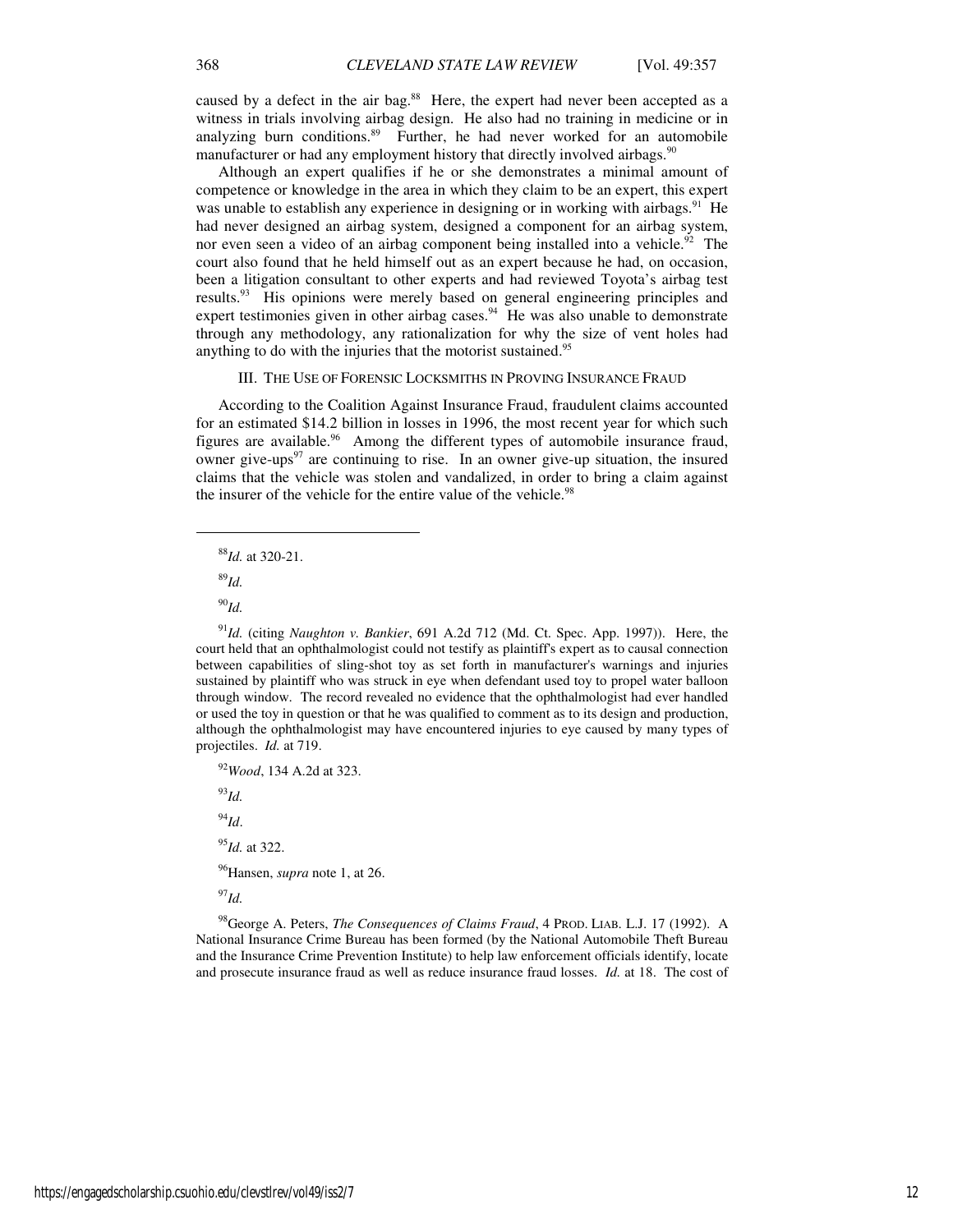Several states have laws requiring insurance companies to establish special investigation units  $(SIU's)^{99}$  to investigate fraudulent claims against insurance companies. In determining whether a claim for a vehicle theft is fraudulent, these investigation units will often seek the assistance of forensic locksmiths. The forensic locksmith will generally testify in trial that the vehicle was removed from the loss location with the use of a key and that the vehicle ignition in the steering column was not defeated or tampered with in anyway. Once a forensic locksmith concludes that there is no evidence of tampering or defeating of a vehicle ignition, insurance companies often rely on this information to deny the insurance claim and prevent the insured from recovering under a fraudulent claim.<sup>100</sup>

# *A. Generally Accepted Procedures and Findings*

The examination of locks to determine if a lock was defeated is not a new area of expertise. In 1975, W.G. Plumtree<sup>101</sup> published an article that has since become a controlling authority on the procedure of examining locks to determine whether any tool marks were made by objects other than the owner's keys.<sup>102</sup> Prior to 1975, there were several means available to examine disc and pin tumbler locks for tool marks made by lock picks, but no articles had been published to illustrate both the type and to what extent was possible to examine a  $lock.^{103}$  Plumtree also analyzed several lock cylinders and types of tool marks that were placed in the cylinder by both keys and lock picks to determine if the mark made by a pick could be distinguished from the marks made by a proper key passing across the tumbler.<sup>104</sup> Plumtree concluded

<sup>100</sup>*See* Walker v. Valor Ins. Co., 731 N.E.2d 363 (Ill. App. Ct. 2000) (holding that evidence that an ignition was not compromised on a vehicle was sufficient to determine a factual issue existed as to whether the insured breached the insurance contract by intentionally setting the vehicle on fire).

<sup>101</sup>W.G. Plumtree, *The Examination of Disc and Pin Tumbler Locks for Tool Marks Made by Lock Picks*, 20 JFSCAS 656 (1975). At the time of his study, Plumtree had worked as a Criminalist with the Los Angles Sheriff's Department for over fifteen years. Although technology has changed since this study, the methods that were used in this examination are still used by forensic locksmiths today.

<sup>102</sup>*Id.* 

-

<sup>103</sup>*Id.* Before any locksmith can attempt to evaluate a lock, it is important to understand how a lock works. When a lock is picked, the internal components are manipulated to simulate the action of the correct key. The plug, which contains the keyway, is rotated to activate the bolt. *Id.* at 656. Because lock picks are made of steel, while the tumblers inside the locks are made of brass or nickel, the picks often leave tool marks on the softer metal inside the lock. *Id.* It is these marks that forensic locksmiths analyze to determine whether a key made the mark or another foreign object was placed in the lock cylinder to manipulate the tumblers.

<sup>104</sup>*Id.* Plumbtree examined over 500 types of tumblers in his research. *Id.* at 656. Each cylinder manufacturer was noted, the cylinder was cut and each piece identified before investigation. *Plumbtree*, *supra* note 103, at 656. He then examined marks left on the locks using a rake pick, paper clip, and Teflon coated pick. *Id.* These tool marks were all compared to the lock pick marks made by spring steel lock picks. *Id.* at 657.

insurance fraud is estimated to add at least an additional \$100 to the average auto insurance premium. *Id.* 

<sup>99</sup>*See supra* note 2.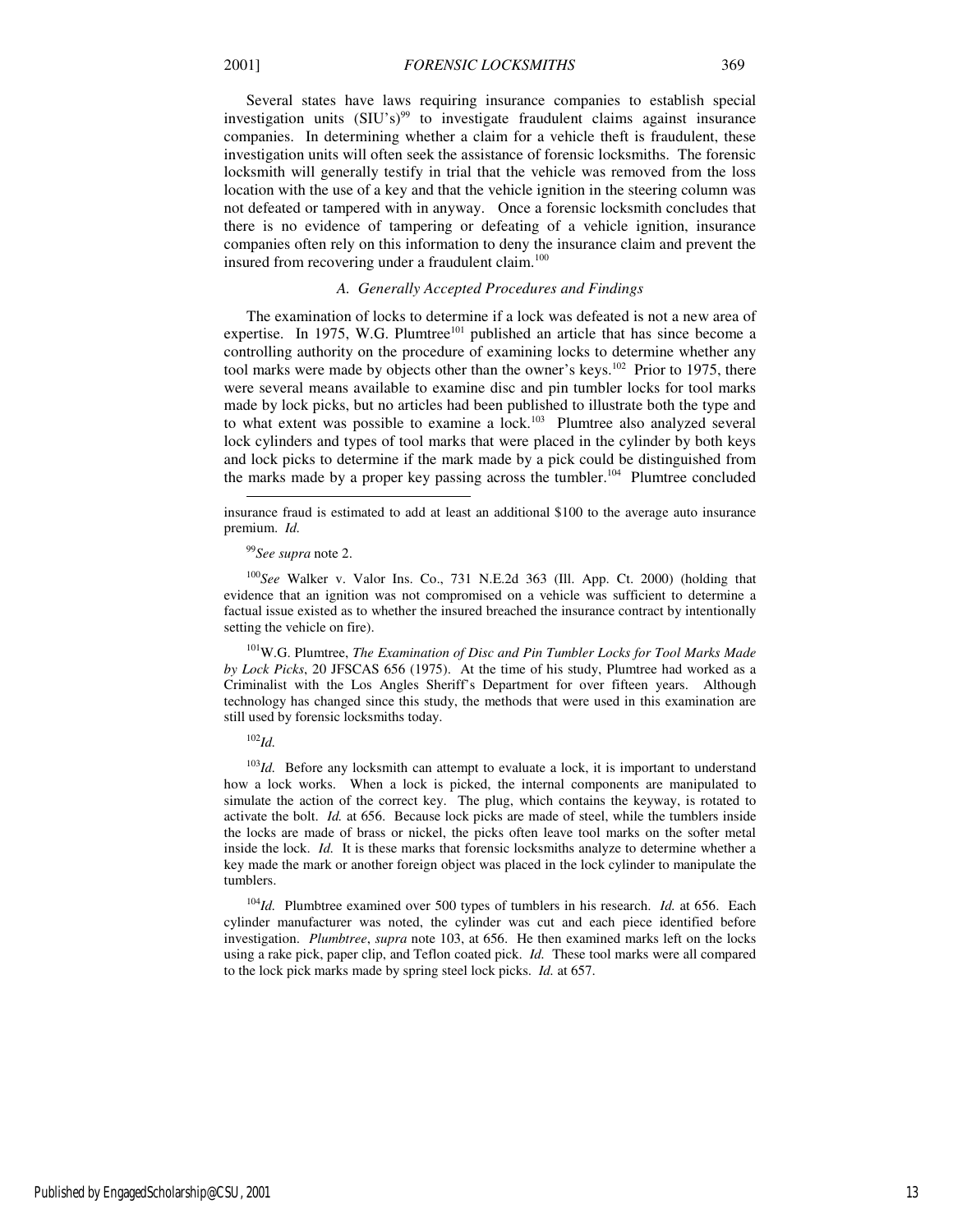that "if a lock is suspected of having been picked, an examination could reveal if an instrument other than a key had been inserted into the cylinder plug of the lock."<sup>105</sup> Based on this examination, an examiner could state an opinion as to whether an attempt had been made to pick the lock, whether or not the attempt might have been successful, and the general type of pick used. In addition, Plumtree stated that if a suspect tool is located, "the examiner may be able to state an opinion as to whether or not the suspect tool could have been used in the given lock."<sup>106</sup> The examiner, according to Plumtree, should then be able to determine whether the lock had been defeated by picks, operated by a key, or simply left unlocked.<sup>107</sup> Therefore, under the traditional examination, a forensic locksmith may reasonably conclude whether a key of the proper type last operated the lock cylinder.<sup>108</sup>

# *B. Case Law Supports Findings of These Forensic Locksmiths*

Several courts have qualified forensic locksmiths, employing the procedures discussed by Plumtree, as experts under Rule 702 in order to have them testify concerning the manner in which a lock was or was not defeated. In *Walker*, <sup>109</sup> the insured sued her automobile insurer after the insurer denied her claim when her car was allegedly stolen then burned. The insurance company submitted a report prepared by a forensic locksmith to the court in defending its denial of the plaintiff's claim.<sup>110</sup> The appellate court, in reversing the trial court's judgment, noted that the plaintiff was unable to negate the forensic report that the factory-style ignition key was used to start the vehicle.<sup>111</sup> Whether forcible entry was used to gain access to the automobile raised a genuine issue of material fact, thus negating the trial court's summary judgment.<sup>112</sup> Further, the report concluded that the steering wheel and ignition were not compromised and that the ignition key to the vehicle was found on the floor of the vehicle.<sup>113</sup> This evidence was therefore properly admitted to assist the jury in determining whether the vehicle was really stolen or in fact a fraudulent claim had been brought against the insurance company.

<sup>106</sup>*Id.*

j

 $^{107}$ *Id.* 

<sup>108</sup>*Id.*

<sup>109</sup>731 N.E.2d at 365.

<sup>110</sup>*Id.* at 367 (The forensic locksmith found that the vehicle was removed from the loss location with the use of the key recovered in the keyway and found in the driver's floor of the vehicle. Through examining the steering wheel lock cylinder, along with the recovery of the key, the forensic locksmith was able to determine that the vehicle was removed with the factory style ignition key and that the locking systems were not attacked or defeated.).

<sup>111</sup>*Id.* at 370.

<sup>112</sup>*Id.* at 365.

<sup>113</sup>*Id.* at 366 (The act of committing fraud against the insurance company was considered a breach of the insurance contract, according to the court.).

<sup>105</sup>*Plumtree*, *supra*, note 103, at 662.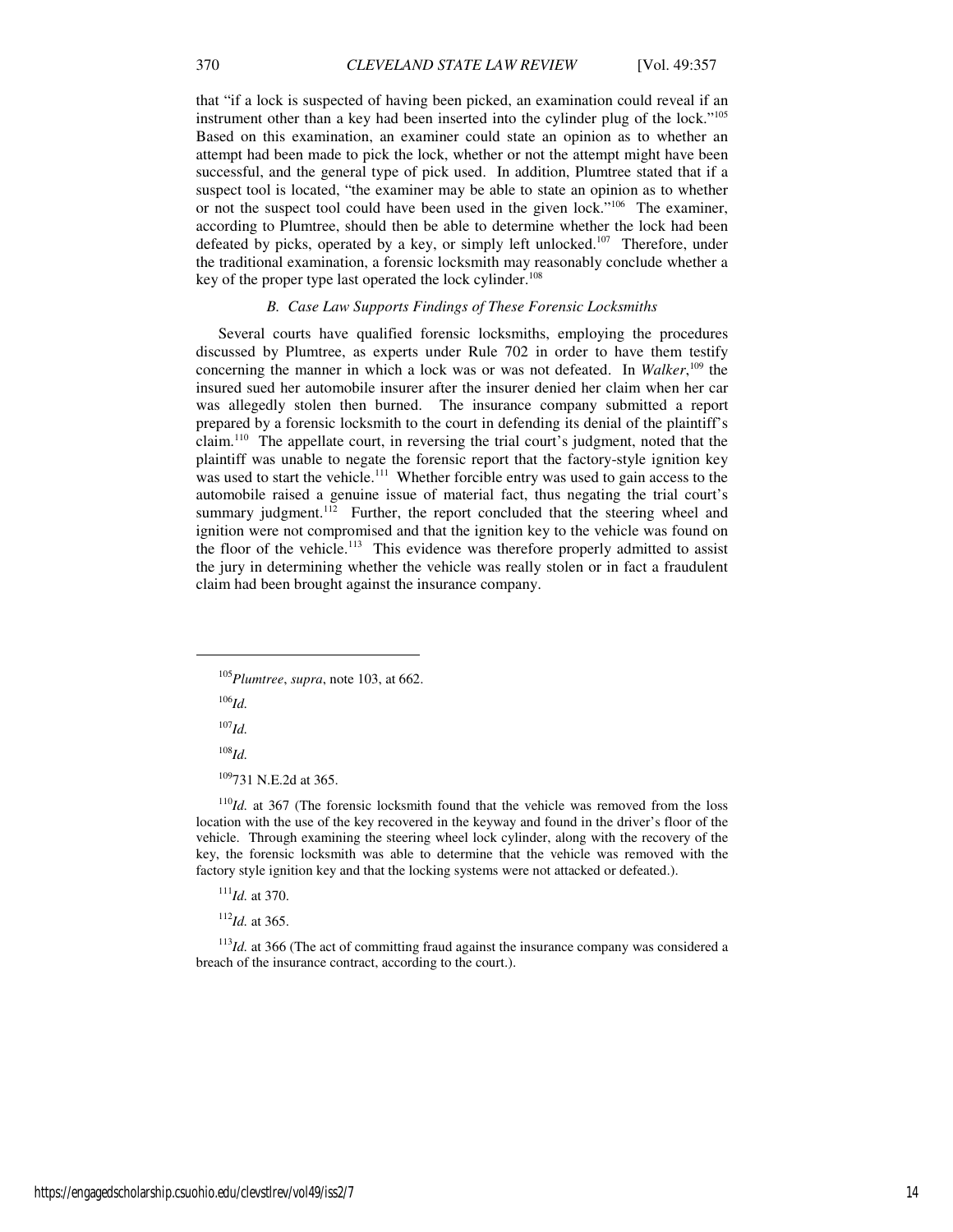In a similar case involving an insurance company denying a claim for an alleged vehicle theft, the court in *Kimball v. Liberty Mutual Insurance Co.*,<sup>114</sup> relied on the findings of a forensic investigator in holding that the insurer was correct in denying the insured's claim. At trial, the insured testified that there was damage to the vehicle's door lock sufficient to demonstrate that the vehicle had been stolen.<sup>115</sup> The insurer's investigator, however, found that the vehicle's ignition had not been defeated and that the ignition cylinder was intact, with no sign of damage.<sup>116</sup> From this examination, the forensic locksmith concluded that the plaintiff's vehicle could not have been started, steered, or driven without the use of the correct key.<sup>117</sup> When the plaintiff was questioned, he maintained that he had possession of both sets of keys to the vehicle.<sup>118</sup> Based on these findings, the insurer properly denied plaintiff's claim for intentionally causing the theft of his vehicle. $119$ 

Again, using one of the key tools in lock cylinder examination, the borescope,<sup>120</sup> the court in *Meagher v. United States Fidelity & Guaranty Co*., <sup>121</sup> held that the insurer had a reasonable basis for rejecting the insured's claim for his stolen vehicle. A forensic locksmith, retained by the insurer, found that the damage to the steering column was only cosmetic damage.<sup>122</sup> "The damage did not reveal the locking pins and permit release of the steering wheel so as to have enabled a thief to steer and operate the vehicle."<sup>123</sup> The expert concluded that the car could not have been driven to the location where it was found without the use of the proper key.<sup>124</sup> As in the previous case, the plaintiff claimed that none of his keys were missing, although the

<sup>116</sup>*Id.* The expert also noted that the automobile's alarm system had not been activated and the vehicle was found with the steering wheel column in the "locked" position. *Id.* at 1.

<sup>117</sup>*Id*.

1

<sup>118</sup>*Id.*

<sup>119</sup>*Kimball*, 1999 WL 1260846, at 2. *See also In re* Malinowski 249 B.R. 672 (Bankr. Md. 2000). In *Malinowski*, the court held that the intentional acts exclusion of an automobile policy applied and relieved an automobile insurer of any liability for the destruction of the insured's automobile in a fire, on grounds that the fire had been deliberately set by the insured, collaterally estopping the insured from denying the willful and malicious nature of his acts. 249 B.R. at 674.

<sup>120</sup>E. Lee Griggs III, *Tool Mark Identification as Related to Locksmithing and Key Identification re: "Key Pathway Analysis*,*" at* http://www.msegroup.com/keypathways.htm (last visited 30, 2000). Photographic equipment can be used in conjunction with these microscopes to produce pictures for use at trial to demonstrate the forensic locksmiths findings during the examination of the lock cylinder. *Id.* 

<sup>121</sup>No. 9153 CV 0310, 1994 WL 413383 (Mass. App. Div. Apr. 20, 1994).

<sup>122</sup>*Id.* at \*1.

<sup>123</sup>*Id.* (The ignition cylinder remained intact, there was no damage to the exterior keyhole of the cylinder, and the internal examination by means of a boresocpe indicated the absence of any tool marks, which would have been present if the lock had been forced or picked.).

<sup>124</sup>*Id*.

<sup>114</sup>No. 9739-CV-318, 1999 WL 1260846 (Mass. App. Div. Oct. 20, 1999).

 $^{115}$ *Id.* at 1.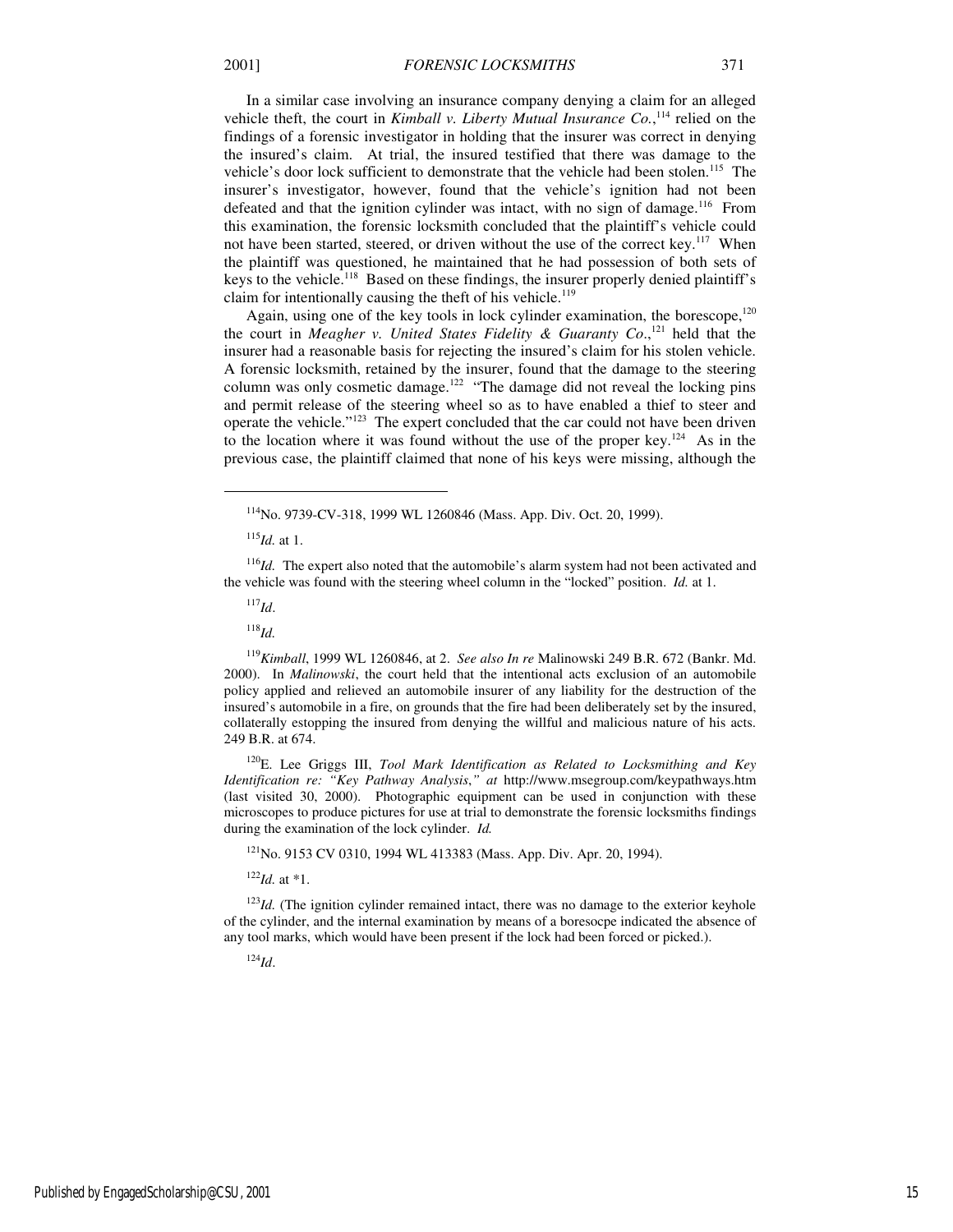plaintiff stated in an earlier recorded conversation that he only had one set of keys, when in fact there were three sets of keys in existence.<sup>125</sup> Therefore, based on this examination, the insurer was justified in denying the plaintiff's vehicle theft claim as a breach of the insurance contract for intentionally causing the theft of the insured's vehicle.<sup>126</sup> The findings of the forensic locksmith were admissible because the expert relied on an existing methodology.<sup>127</sup>

## *C. Recent Developments in Forensic Locksmith Examinations*

The use of forensic locksmiths to examine locks has grown since Plumtree's article in  $1975$ <sup>128</sup> Today, forensic examiners use microscopes and other technical instruments to examine the interior components of a lock cylinder to determine whether the lock was in fact defeated.<sup>129</sup> While most experts in this area limit their examination to determining whether a lock cylinder was defeated by an object other than a key, other investigators now claim to be able to determine in some cases which key was last used in operating the lock. An example of one such forensic examiner is Richard Pacheco, the founder of North Eastern Technical Services, Inc.<sup>130</sup> Mr. Pacheco's company is has attempted to push forensic examination to the next level.<sup>131</sup>

Mr. Pacheco has several years of experience in testifying as an expert forensic locksmith.<sup>132</sup> On many occasions, Mr. Pacheco's testimony has assisted insurance companies in denying fraudulent claims of theft by insureds.<sup>133</sup> Based on established principles of forensic locksmiths, Mr. Pacheco has been successful in identifying

j

<sup>126</sup>*Meagher*, 1994 WL 413383 at \*4.

<sup>127</sup>*Id.* at 4.

<sup>128</sup>*See North Eastern Technical Services, Inc.*, *at* http://www.netsexam.com/Services.htm (last visited Aug. 30, 2000). Examination Examples include: vehicle fire, and theft, home invasion. *Id.* These procedures are used in both civil and criminal trial to assist a jury to better understand the method used to operate any type of lock cylinder. *Id.* 

<sup>129</sup>*See* Griggs, *supra* note 120.

<sup>130</sup>*See North Eastern Technical Service, Inc*., *supra* note 128. (N.E.T.S. technicians have qualified to testify as experts in several states regarding the manner in which a vehicle ignition was last operated. As many experts in this field, these technicians are much more difficult to qualify as experts when the procedure of determining the last key used in the vehicle is unknown or the technician cannot disclose the procedure for proprietary reasons).

<sup>131</sup>Id. Here the website of N.E.T.S. describes to some extent the procedures that this company has developed to further the field of forensic locksmith analysis. *Id.* This company also offers a variety of services including fire examination, vehicle security analysis, underwater diver and marine recovery. *Id.* 

<sup>132</sup>Deposition of Richard J. Pacheco, Anderson v. Premier Auto Insurance Co*.*, (E.D. Pa 1999) (No. 98-CV-6366) [hereinafter Deposition] (Mr. Pacheco has testified at over 150 trials as an expert forensic locksmith. In each case, the trial judge must first qualify him before he is admitted to offer an opinion as to the method with which a lock was last operated).

<sup>133</sup>*Id.* at 142.

 $^{125}$ *Id.* at \*4.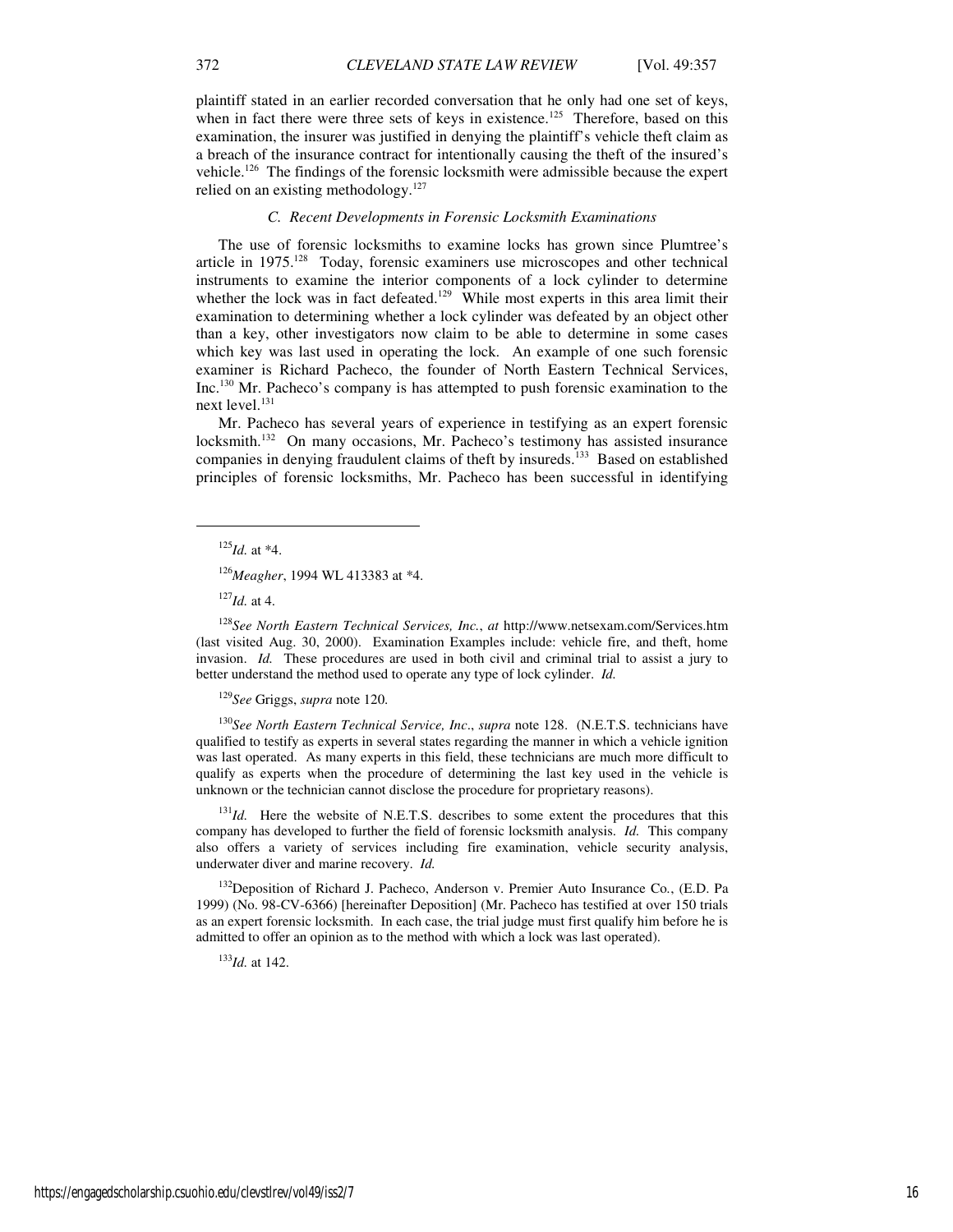when a lock cylinder has or has not been defeated by an object other than a key.<sup>134</sup> However, Mr. Pacheco has on several occasions, attempted to testify as an expert, stating that he can tell which key was used last to operate a vehicle through a means known as "Key Pathway Analysis."<sup>135</sup> Under this theory, Mr. Pacheco enables insurance companies to defeat plaintiff insured's that claim to have all keys in their possession when a vehicle is stolen and where no other reason for stealing the vehicle can be found. By identifying which key was last used in the lock cylinder, insurance companies can better establish that a person who possessed the keys to the vehicle last operated the vehicle. During a "Key Pathway Analysis," the keys used to operate the lock are analyzed in addition to the lock being examined.<sup>136</sup>

# *D. "Key Pathway Analysis": Fact or Fiction?*

Before one can determine whether this is a valid procedure to qualify an expert under Rule 702, it is important to understand the differences that exist between this procedure and the standard procedures employed by forensic locksmiths. The examiner begins by examining the lock to rule out lock picking by looking for signs of the use of a lock pick.<sup>137</sup> These signs include: scratch marks around the face of the lock, scratch marks at the bottom of the keyway, and scratch marks around the upper portion of the keyway where a pick would come in contact with the lock pins or tumblers.<sup>138</sup> Once the examiner determines that there is no evidence of the use of a pick, the key is then examined to determine whether it is an original key, whether it was used to make a duplicate key, or whether the key is in fact a duplicate key.<sup>139</sup> Here the examiner is looking for unique wear patterns on the surface of the key that may allow the examiner to determine if the key was used as an everyday key or as a backup key.<sup>140</sup> The examiner will also note the placement of ridges and unique characteristics of the key, which will later be matched with the lock itself.<sup>141</sup>

Once the key has been examined, the lock cylinder is then dissected and the surfaces of the tumblers are examined with the use of a microscope to determine whether any tampering has been attempted.<sup>142</sup> When the same key is frequently used in a lock cylinder, wear marks develop on the tumblers where the key passes over them.<sup>143</sup> When worn keys have only operated a lock, then the markings on the

<sup>135</sup>*Id.* at 143.

j

<sup>136</sup>Hansen, *supra* note 1, at 26.

<sup>137</sup>Defendant's Response to Plaintiff's Motion to Exclude Testimony of Richard Pacheco and/or Peter Hammond, Bespalov v. Progressive Specialty Insurance Co*.*, (Wash. 2000) (No. 99-2-00902-5) [hereinafter Defendant's Response].

<sup>138</sup>*Id.* at 3.

<sup>139</sup>*Id.* at 4-5.

<sup>140</sup>*Id.*

<sup>141</sup>*Id.* at 5.

<sup>142</sup>Defendant's Response, *supra* note 137, at 6.

<sup>143</sup>*Id.* at 5.

<sup>&</sup>lt;sup>134</sup>*Id.* (This finding is usually consistent with the established methodology within the field of forensic locksmiths).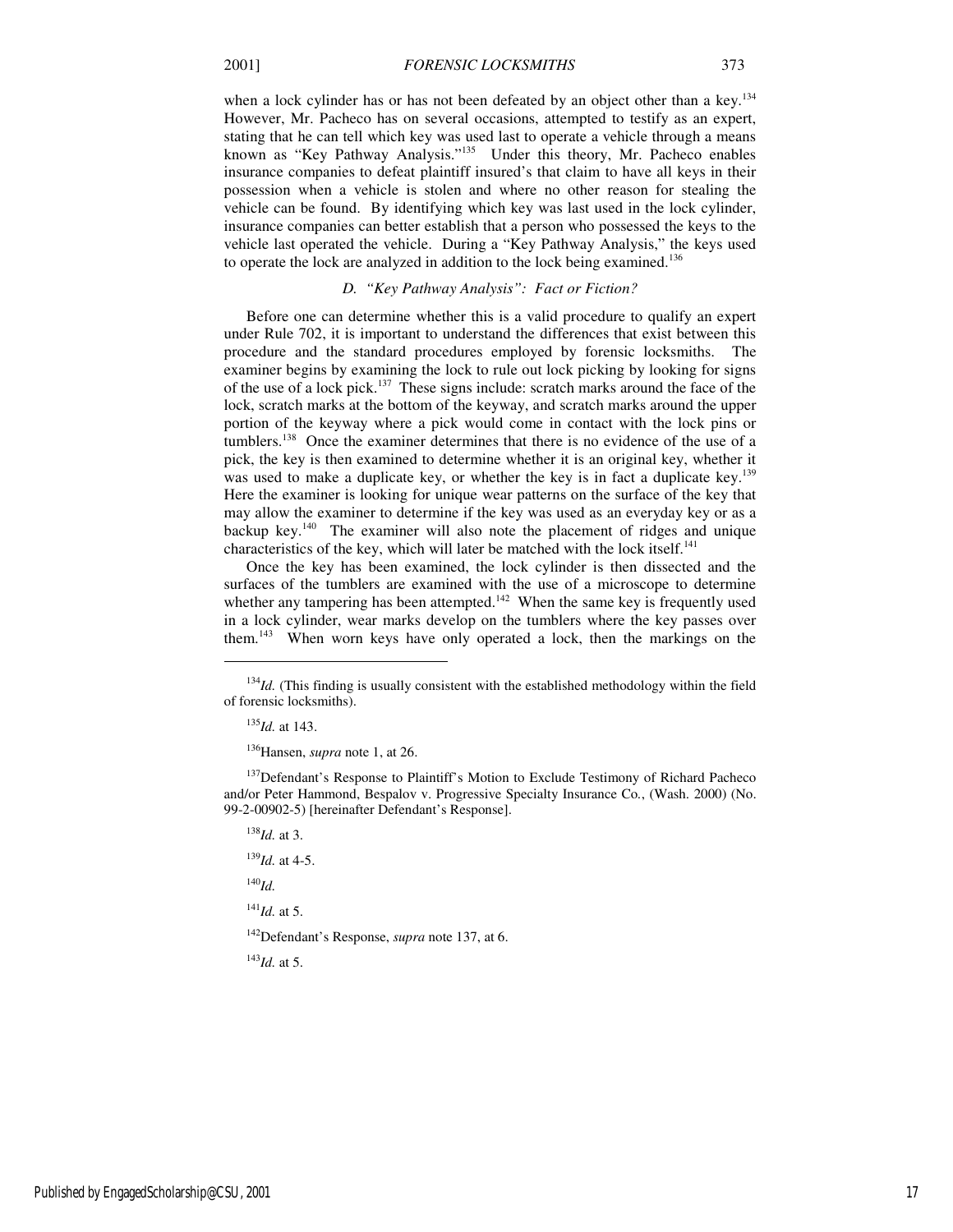tumblers should generally correspond with the markings found on the keys.<sup>144</sup> A newly made key possesses different surface features than those keys used everyday, so that when a new key is inserted, new markings will appear on the tumblers. These newer abrasions may wear out over time when use of the regular key is resumed.<sup>145</sup> Often the examiner may observe multiple key pathways within the wear zone from the random and alternating use of multiple keys overtime.<sup>146</sup>

The final step in the examination is to compare the most recently created tool marks on the tumblers with the keys that were examined earlier.<sup>147</sup> The examiner will likely be able to draw one of several conclusions from the completed examination.<sup>148</sup> If the "Key Pathway Analysis" is successful, the examiner may conclude that the tool marks on the tumblers correspond with striations on the tested keys, which enables the identification of that key as having been the last one used to operate the  $lock.<sup>149</sup>$ 

## IV. ADMISSIBILITY OF ALTERNATIVE FORENSIC LOCKSMITH TECHNIQUES

As stated earlier, under Rule 702, an expert must first qualify himself before he can offer an opinion to assist the jury in determining a fact in issue or in understanding the evidence.<sup>150</sup> Generally, a witness qualifies as an expert through their knowledge, skill, experience, training, or education.<sup>151</sup> These expert witnesses will be permitted to testify if the testimony is based upon sufficient facts or data, if the testimony is the product of reliable principles and methods, and if the witness has applied the principles and methods reliably to the facts of the case.<sup>152</sup>

Courts have long held that scientific evidence need not satisfy all of the *Daubert* factors in order to be admissible.<sup>153</sup> As the Court in *Kumho* held, the *Daubert* factors are simply intended to offer guidance as to relevant considerations involved in

<sup>144</sup>*Id.* at 6.

<sup>145</sup>*Id.*

 $\overline{a}$ 

<sup>146</sup>*Id*.

<sup>147</sup>Defendant's Response, *supra* note 137, at 7.

<sup>148</sup>*Id.* First, the examiner may conclude that the level of fire or mechanical damage to the lock cylinder prevents him from determining the last key used, but he may be able to determine that no other means was used except a key of the proper type. Second, the examiner may conclude that lock picks or other foreign objects did not defeat the lock cylinder. Another conclusion that might be reached is that the examiner observed markings on the tumblers that did not correspond to any of the keys submitted for examination, thereby indicating the existence of another key that was not submitted for examination.

<sup>149</sup>*Id*.

<sup>150</sup>Adrogue & Ratliff, *supra* note 67, at 431.

<sup>151</sup>United States v. Harris, 28 F.3d 1487 (8th Cir. 1994) (holding that the prosecution's witness, who was a gang member, was qualified to testify on drug trafficking based on his six years experience setting up drug distribution centers in different cities).

<sup>152</sup>FED. R. EVID. 702.

<sup>153</sup>*Kumho*, 526 U.S. at 157.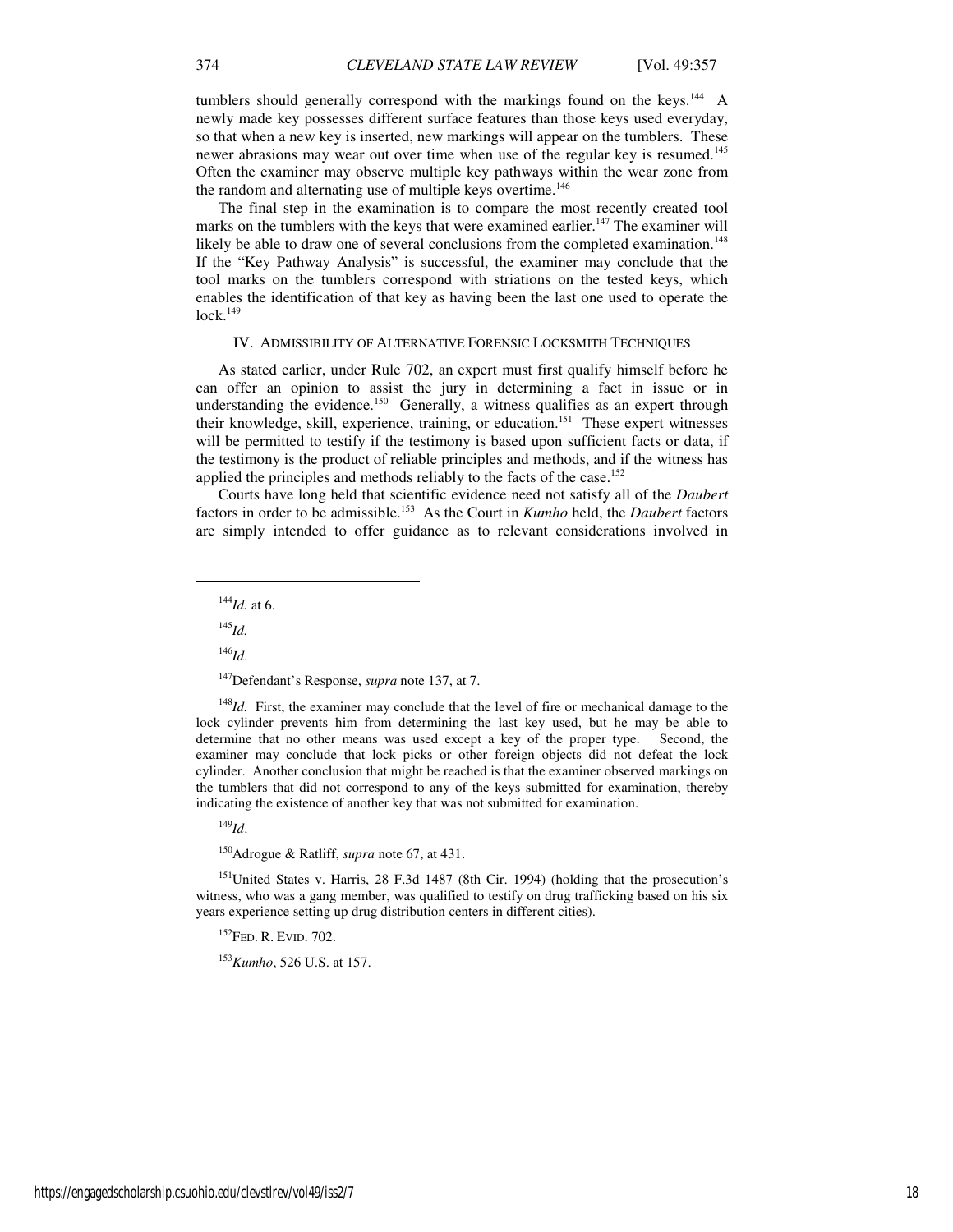determining whether scientific evidence is admissible.<sup>154</sup> Measuring the admissibility of expert testimony will vary depending on whether the subject matter of the testimony is rooted in science or some technical or other specialized area of knowledge.<sup>155</sup> However, for purposes of this note, the "Key Pathway Analysis" will be scrutinized under all of the *Daubert* factors and Rule 702 to determine whether courts are correct in allowing the admission of this type of expert testimony.

#### *A. Has the Theory or Technique Been the Subject of Peer Review?*

Under examination, Mr. Pacheco was questioned as to whether the methodology of the "Key Pathway Analysis" has ever withstood the scrutiny of peer review from any scientific or forensic body.<sup>156</sup> Mr. Pacheco claimed that his work and procedures are constantly reviewed when people attend his seminars on the "Key Pathway Analysis." Many people who have attended seminars on "Key Pathway Analysis" have taken the knowledge that they have gained and have been successful in perfecting the process and selling themselves as experts in identifying which key was last used in a lock cylinder.<sup>157</sup>

However, no publication of the procedure exists for review. The process has never been submitted to scientists or anyone else for peer review or an independent review of the procedures.<sup>158</sup> Yet, because several other companies have taken the "Key Pathway Analysis" and used it in their own business, Mr. Pacheco contends that this is sufficient to satisfy a peer review requirement.<sup>159</sup> Much of the procedure has been unavailable for publication because Mr. Pacheco has kept the information proprietary, this is because the process took so long to create that he needed to recover his costs.<sup>160</sup> In fact, no employees of Mr. Pacheco's company are able to identify any article, journal, publication, text, or scientific body that ever conducted any review or analysis, in which someone attempted to determine which, of a set of keys, was the last key to be used in a particular lock.<sup>161</sup>

However, many forensic locksmiths, including Mr. Pacheco, associate the "Key Pathway Analysis" with the same forensic science of tool mark identification. Tool mark identification is a process of determining whether a tool may have made a mark

1

<sup>157</sup>*Id.* at 245. Other known forensic locksmiths using similar approaches in last key analysis are Shannon Engineering of Dallas, Texas, and a company also known as North Atlantic Technical Services. This practice, according to the deposition of Mr. Pacheco, is a standard practice in Europe on lock room crimes. *Id.* at 244. Some of Mr. Pacheco's training came from a forensic locksmith in Amsterdam that had been practicing last key analysis in Europe. *Id.* at 245. However, the practice of conducting last key analysis by each of these companies is not standardized, as many different standards exist between the companies to determine whether a key was last used in a vehicle. *Id.* at 246.

<sup>158</sup>*Id.*

<sup>159</sup>*Id.* at 247.

<sup>160</sup>*Id.* at 124.

<sup>161</sup>Deposition, *supra* note 133, at 247.

<sup>154</sup>*Id.* at 155.

<sup>155</sup>*Id.* at 156.

<sup>156</sup>Deposition, *surpa* note 133, at 246.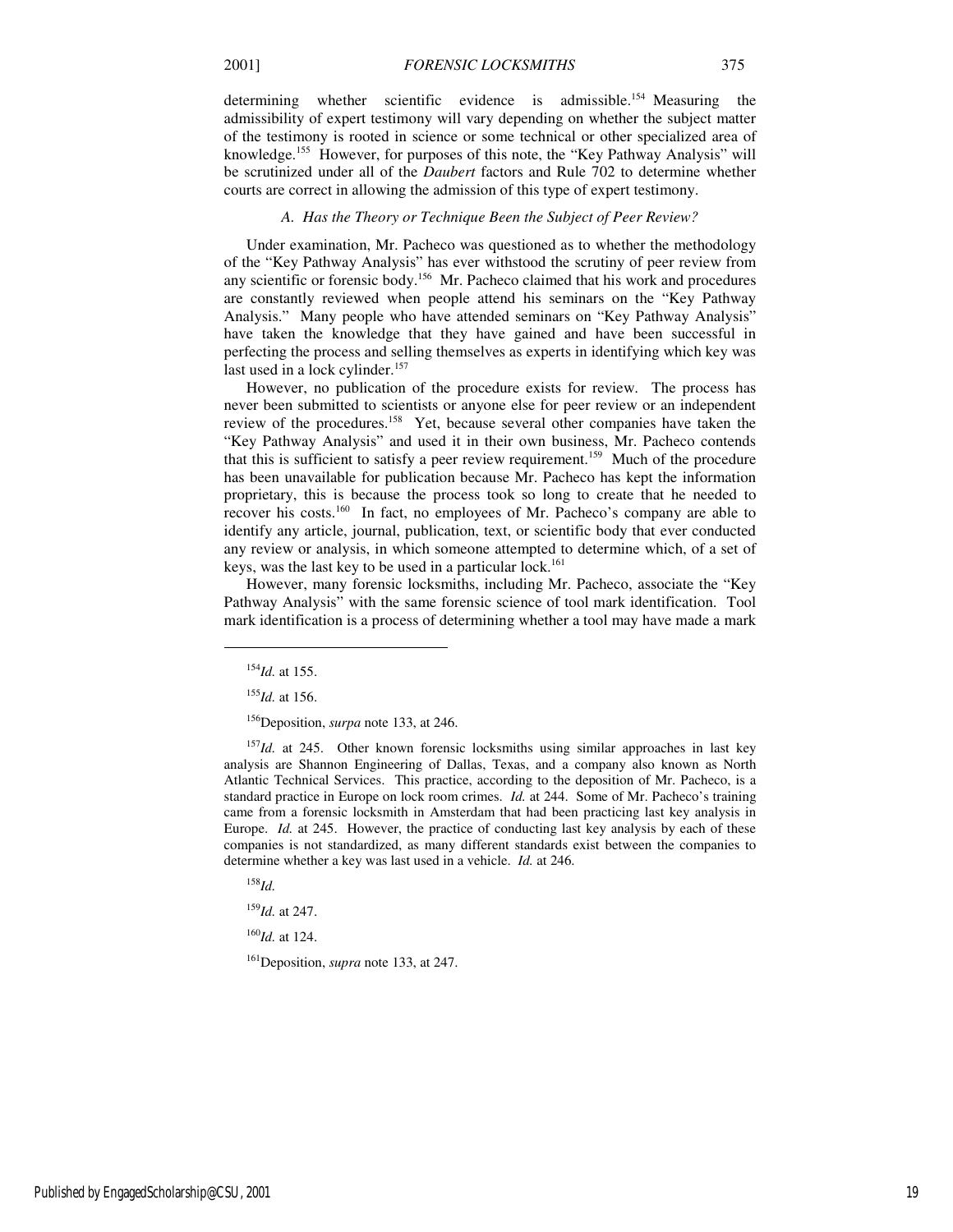on an object, or more common, matching a bullet to a gun.<sup>162</sup> It is these same procedures that allow those that use the "Key Pathway Analysis" to determine which key was last used in a vehicle.<sup>163</sup> Because tool mark identification has been the subject of numerous scientific articles and has become well accepted for much of the  $20<sup>th</sup>$  century, proponents of the "Key Pathway Analysis" claim that this is sufficient to show the scientific review of the process.<sup>164</sup>

## *B. Can the Procedure be Tested?*

In *Daubert*, the court stated that one of the factors to be considered is whether the theory can be (and has been) tested.<sup>165</sup> In addition, consideration should also be given to the known potential rate of error.<sup>166</sup> While a procedure should be available for peer review, as well as guidance, it appears that there is no known procedure or standard to guide those who employ the "Key Pathway Analysis."<sup>167</sup>

At a recent trial hearing, Mr. Pacheco admitted that, as far as he knew, there were no uniform standards among different companies that are to be followed in performing the analysis.<sup>168</sup> Yet, according to Mr. Pacheco, an evaluation procedure was developed to gauge the effectiveness of the technicians performing the analysis, to ensure accuracy of the examination and to ensure the accuracy of the procedures being performed by the technician.<sup>169</sup>

The internal evaluation involves a two-step process. First, the technician is given a blind case, which is numbered and handled in the same manner as any other case, except that the last key in the ignition is made known to the examiner prior to the technician's receiving the blind case.<sup>170</sup> The second step is the examiner's review and grading of the technician's result. This grade is composed of several criteria including: whether proper procedures were followed in handling the evidence,

<sup>164</sup>*Id.* However, claiming that the last key used in a vehicle can be attributed to the same technology used by criminologists to identify a bullet with a gun appears to be a commingling of two distinct areas of forensic science.

<sup>165</sup>*Daubert*, 509 U.S. at 593.

<sup>166</sup>*Id.*

1

<sup>167</sup>Deposition, *supra* note 133, at 121-22.

<sup>168</sup>*Id.*

<sup>169</sup>Defendant's Response, *supra* note 137, at 17. These protocols to review the technician's work are internal company policies. There are no known protocols governing the key pathway analysis or the evaluation of technicians that perform the examination.

<sup>170</sup>*Id.*

<sup>162</sup>Defendant's Response, *supra* note 137, at 9. For a history of the development of toolmark identification as it has been used in forensic science, *see* James E. Hamby, *The History of Firearm and Toolmark Identification*, *at* http://www.firearmsid.com/A\_ historyoffirearmsID.htm (last modified Aug. 23, 2001). For review of the procedures and criteria used in toolmark identification by forensic scientists, *see* Ronald G. Nichols, *Firearm and Toolmark Identification Criteria: A Review of the Literature*, 42 JFSCAS 466 (1997).

<sup>163</sup>Defendant's Response, *supra* note 137, at 9.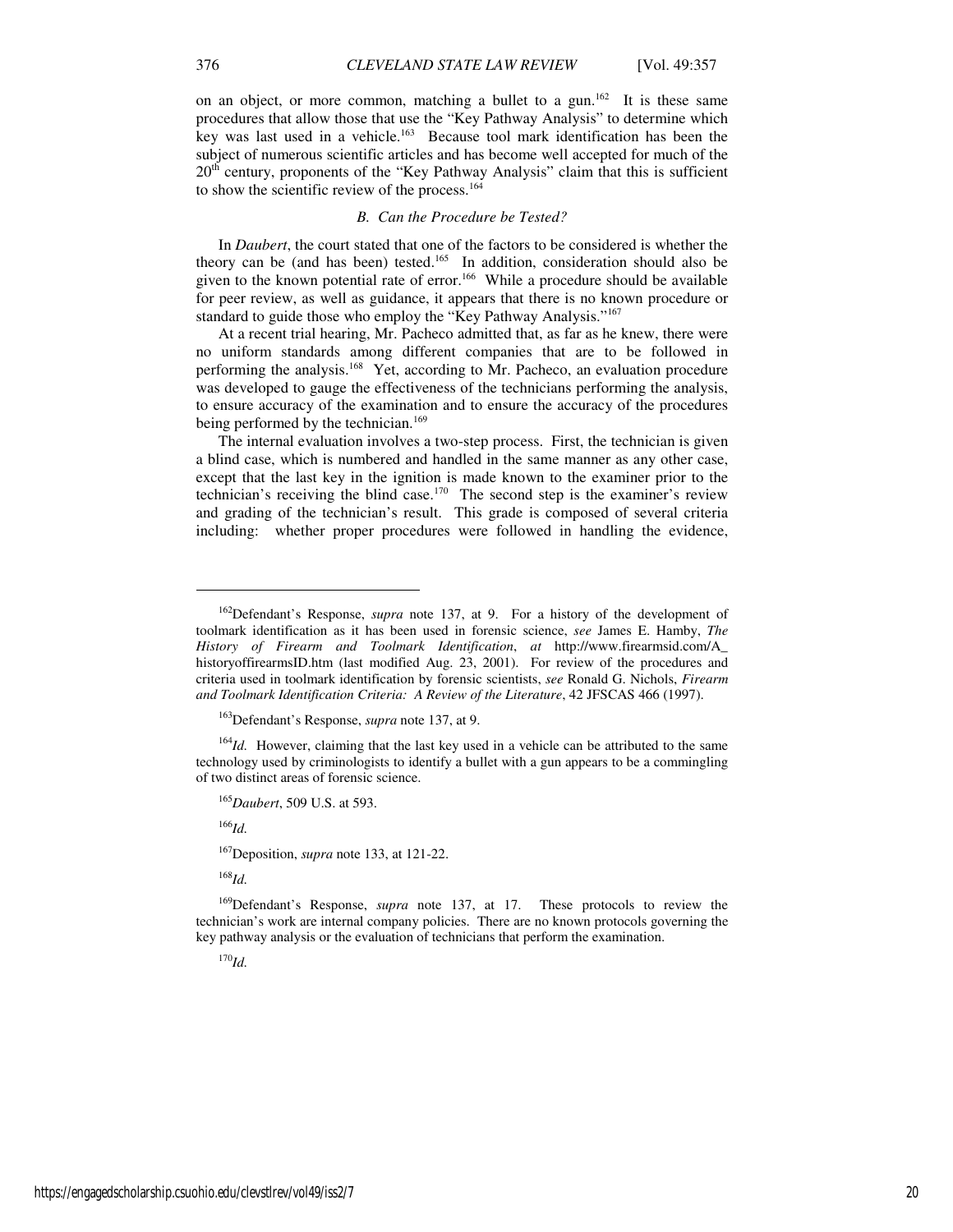Several experts in the field of forensics have attempted to replicate the findings of Mr. Pacheco according to the known procedures available, combined with standard procedures in tool mark and lock cylinder identification. Jim Cadigan, the chief of the FBI's firearms and toolmark unit, concluded that while it is possible to determine if a key of the proper type has been used in a particular lock, it is not possible to tell whether it was the last key used.<sup>172</sup> This conclusion, by one of the FBI's top experts, in the use of toolmark identification is powerful evidence of the gap that exists between toolmark identification and key pathway analysis.

In addition, other auto theft experts have attempted to replicate the findings of a "Key Pathway Analysis," but have been unable to achieve the same results. One expert, through a variety of procedures, was only able to conclude that it is possible to tell if a key has, on occasion been used, if it has a major anomaly, such as a raised burr.<sup>173</sup> Controlling for the last key used, this expert was unable to determine with certainty which key was last used in a vehicle. A number of factors may affect how markings appear on lock tumblers: including, the mood the driver was in when he placed the key in the ignition.<sup>174</sup> Experts cite this situation as one of many that makes it impossible to determine with any reasonable certainty, which key last operated a lock.<sup>175</sup>

## *C. Has the Forensic Locksmith Employed a Generally Accepted Methodology?*

The examination of the components of a lock includes the use of a microscope known as a borescope.<sup>176</sup> With the use of a borescope, a forensic examiner is generally able to determine if a foreign object was used to defeat a lock based on the markings placed within the lock cylinder. The use of a borescope is a standard procedure in the field of forensic examinations and tool mark examinations.<sup>177</sup> Generally, examiners will take photographs of the results of their borescope examination to demonstrate their findings to a jury.<sup>178</sup>

In one particular trial where the admission of the "Key Pathway Analysis" was at issue, the examiners concluded that a particular key was used last in a lock based on

j

<sup>173</sup>See supra note 120 (Mr. Griggs is a Certified Forensic Locksmith and is frequently hired as a plaintiff's witness to refute the testimony of Mr. Pacheco).

<sup>174</sup>*Id.*

<sup>175</sup>*Id*.

<sup>176</sup>Defendant's Response, *supra* note 137, at 5.

<sup>177</sup>Griggs, *supra* note 120.

<sup>178</sup>*Standards for Professional Qualification of Forensic Locksmith*, *at*  http://www.msegroup.com/ standards.htm (last visited Aug. 30, 2000). Here the qualifications for certification as a forensic locksmith are published to ensure the reliability of the examination of the expert at trial.

<sup>171</sup>*Id.* at 18.

<sup>&</sup>lt;sup>172</sup>Hansen, *supra* note 1, at 26. Mr. Cadigan even went so far as to refer to this type of forensic examination as "something akin to the Psychic Friends Network" because of the lack of procedure or discipline in this type of analysis. *Id.*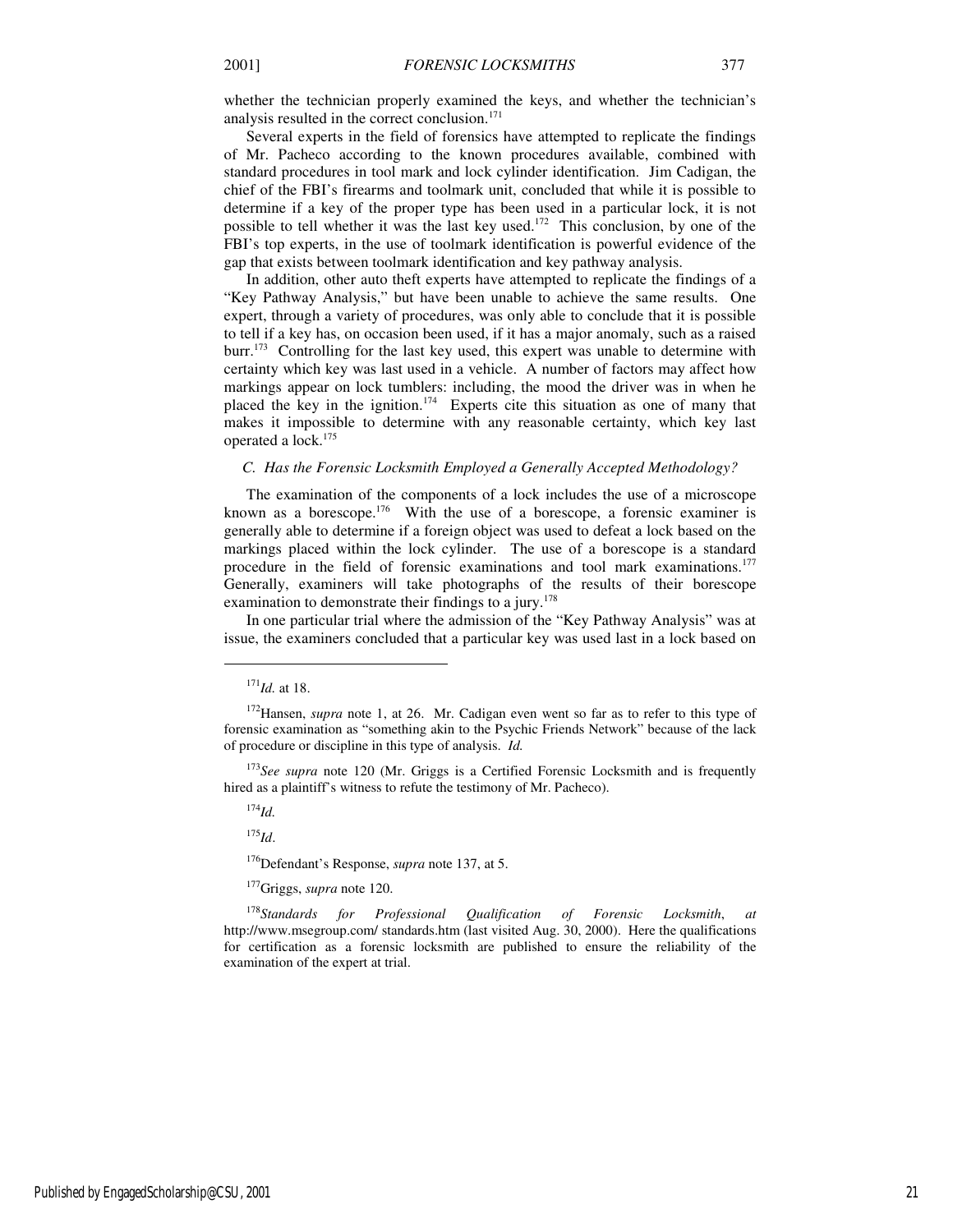marks they viewed under a microscope.<sup>179</sup> However, no photographs were taken of the microscopic examination, as is customary within the field.<sup>180</sup> In other examinations of locks where the examiners have taken photos, these photos are often unclear and do not give an actual accounting of what the examiner observed under the microscope.<sup>181</sup> It is, therefore, difficult to determine the last key used without any substantial proof supporting their conclusions.<sup>182</sup> Again, the proponents of the "Key Pathway Analysis" often hide their lack of methodology behind a shield of a protected trade secret.<sup>183</sup>

## V. PROBLEMS IN THE ADMISSIBILITY AND THE POTENTIAL FOR BAD FAITH CLAIMS

Although forensic locksmith evidence is generally admissible in cases of insurance vehicle theft claims to determine whether fraud exists, problems arise when the testimony is about the last key used in the ignition.<sup>184</sup> Mr. Pacheco and his associates have qualified as expert witnesses numerous times, giving their opinions substantial weight and credibility.<sup>185</sup> However, other circumstances can arise that lead the expert to an incorrect conclusion in determining how the vehicle was last started.<sup>186</sup> These findings can often result in a bad faith claim being brought by the insured against the insurance company who has errantly denied a vehicle theft claim. Because of the potential for bad faith suits and the additional cost, insurance

<sup>180</sup>*Id.*

 $\overline{a}$ 

 $183Id$ . at 18 (Mr. Pacheco also claimed that the procedure would be made available once he recouped the costs of developing the procedure through its use in trial as an expert witness).

<sup>184</sup>*See* Gurien v. Allstate Insurance Company, 1997 WL 431185 (Tenn. Ct. App. 1997) (Plaintiff's car, which had been burned, was left totally intact. Allstate's forensic locksmith determined that neither the vehicles lock or ignition system had been defeated in any way. The insured then brought a claim against Allstate for a bad faith refusal to pay the claim. The court held that Allstate acted in accordance with the terms of the insurance contract, thereby negating a claim by the insured that the denial of the claim was in bad faith. Accordingly, the use of a forensic locksmith, while proper, led Allstate to participate in additional litigation.).

<sup>185</sup>Declaration of Richard Pacheco, Bespalov v. Progressive Specialty Insurance Co., (Wash. 2000) No. 99-2-00902-5.

<sup>186</sup>Plaintiff's Motion, *supra* note 179, at 20 (The plaintiff here argues that there are numerous ways a vehicle can be stolen apart from an owner destroying their own vehicle. These include towing a vehicle, the use of a "jiggle key" (a key that is common among car thieves to start any vehicle). When an examination is limited to the ignition of a vehicle, the rest of the vehicle is not present to also investigate and determine if a vehicle was towed from its last known location. The forensic locksmith's conclusion that the last known means of operating the vehicle may therefore be incorrect.).

https://engagedscholarship.csuohio.edu/clevstlrev/vol49/iss2/7 22

<sup>&</sup>lt;sup>179</sup>Plaintiff's Motion to Exclude Testimony of Richard Pacheco and/or Peter Hammonds, *Bespalov v. Progressive Specialty Insurance Co*., (Wa. Super. 2000) (No. 99-2-00902-5 at 14) [hereinafter Plaintiff's Motion].

<sup>181</sup>*Id.* For an example of photographs with poor quality, *see* http://www.msegroup.com /poor\_photographs.htm (last visited Aug. 30, 2000).

<sup>182</sup>*Id.* at 16, *citing* Robinson v. United States, 805 F. Supp. 514 (E.D. Tenn. 1991) (the court held that without more than credentials and a subjective opinion, an expert's testimony that "it is so" is not admissible).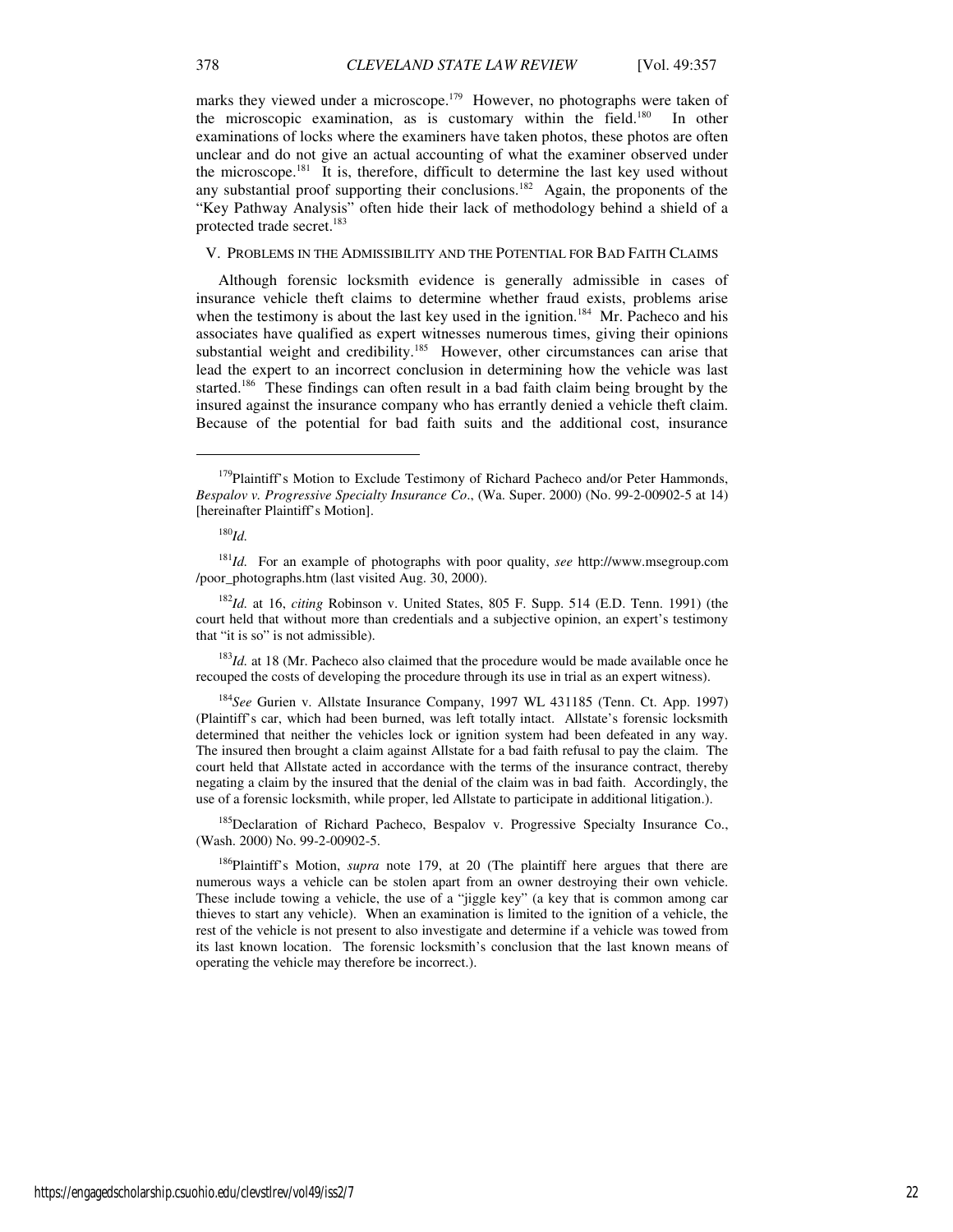companies should be cautious in relying on opinions that conclude which key last started a vehicle.<sup>187</sup>

Forensic locksmiths that attempt to testify as to which key last started a vehicle, are not always qualified as an expert witness by the court.<sup>188</sup> Just because an expert is qualified by one court to testify, he is not guaranteed to be qualified as an expert in every other court where he attempts to testify. Under the amended Rule 702, an expert with technical or non-scientific knowledge may provide testimony if his opinions and conclusions are based in the knowledge and experience of the relevant discipline.<sup>189</sup> The judge in each case, as a matter of law, must make certain that an expert, whether basing his testimony upon professional studies or personal experiences, employs, in the courtroom, the same level of intellectual rigor that characterizes the practice of an expert in the relevant field.<sup>190</sup> In addition, the proffered testimony must be able to assist the jury in reaching a conclusion.<sup>191</sup>

One example of a court excluding the testimony of a forensic locksmith was the case of *Anderson v. Premier Auto Insurance Company*. <sup>192</sup> In this case, the insurer denied a claim by it's insured for a vehicle theft. The company hired two forensic locksmiths to examine the vehicle after it was recovered some three weeks later.<sup>193</sup> The vehicle had been stripped of its parts when it was discovered.<sup>194</sup> After examining the ignition cylinder, these forensic locksmiths concluded, in their opinion, that the vehicle was last started by the insured's own valet key. However, this valet key was never located by anyone to be included in the investigation.<sup>195</sup> As a result of these findings, the insurance company denied the claim and accused the insured of fraudulent conduct in connection with the theft of her vehicle. The insured then filed a bad faith suit against her insurance company for denying her claim.<sup>196</sup>

The court, in deciding that these forensic locksmiths were not qualified to testify as experts, based their findings on generally applicable factors of a *Daubert* test,

<sup>190</sup>*Kumho*, 526 U.S. at 152.

<sup>191</sup>*Id*.

j

<sup>192</sup>Case No. 98-CV-6366 (E.D. P.A. 1999) (order excluding from evidence the testimony of Mr. Pacheco and Mr. Hammond).

<sup>193</sup>*Id.* at 1.

<sup>194</sup>*Id.*

<sup>195</sup>*Id.* at 2 (The failure to locate a key that is determined by the technician to be the key that last started the vehicle defeats the core requirement of the analysis even by the limited standards set forth by Mr. Pacheco.).

<sup>196</sup>*Id.*

<sup>187</sup>*See*, *e.g.*, State Farm Mutual Auto. Ins. Co. v. Grimes, 722 So.2d 637 (Miss. 1998) (In this case, the insured sued State Farm for a bad faith denial of a theft claim. The court held that evidence failed to establish that the insured removed parts from a car and that the insurer had any arguable basis for denying a claim.).

<sup>188</sup>Plaintiff's Motion, *supra* note 179, at 4.

<sup>189</sup>FED. R. EVID. 702.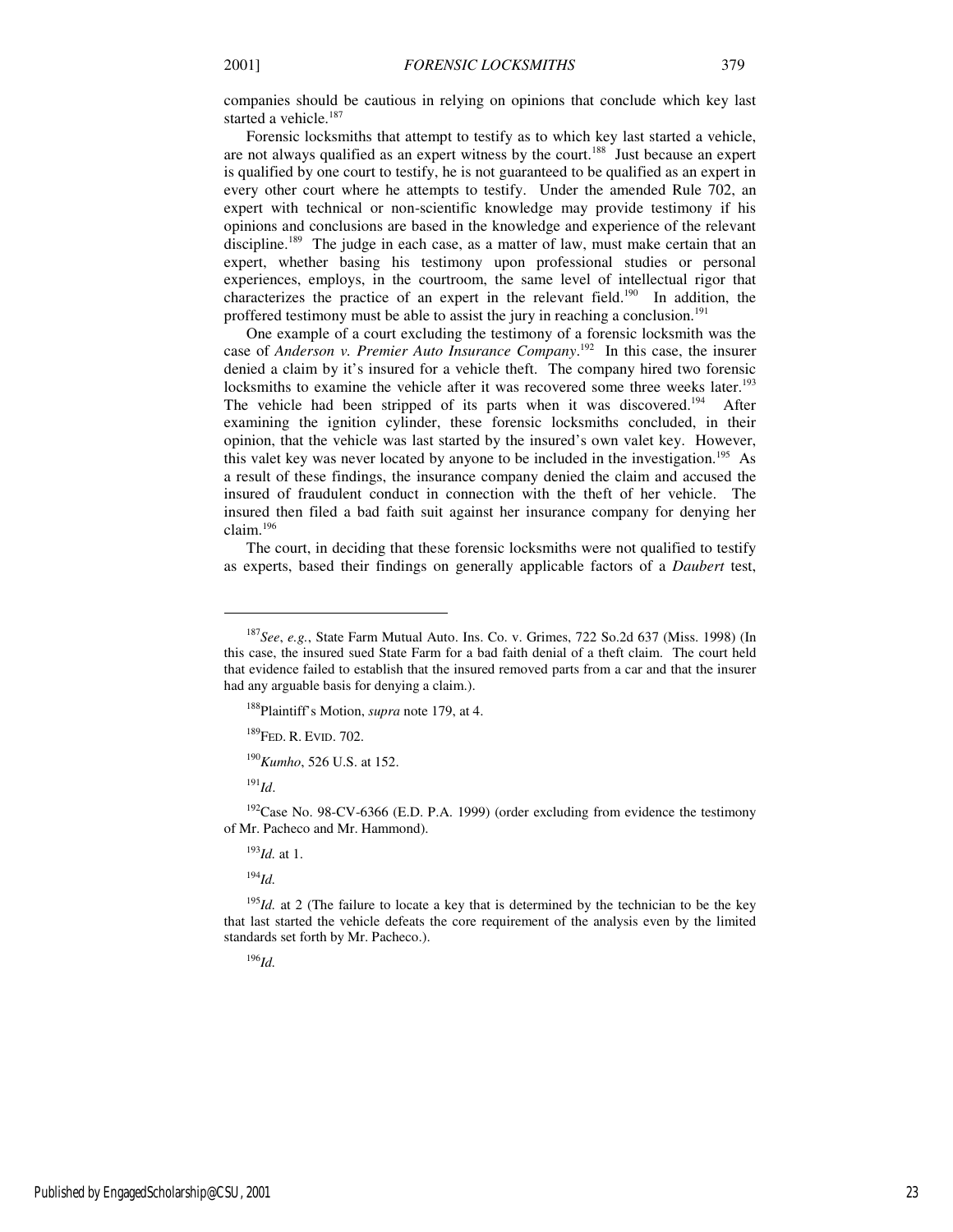which have been included in the amended Rule  $702^{197}$  As was argued above, possessing the qualifications of a forensic locksmith and also being qualified as an expert in other courts is not sufficient to automatically qualify an expert in every case. Merely stating that a forensic locksmith knows which key last started the vehicle without any more data is inadmissible.<sup>198</sup> In fact, the procedure by which the forensic locksmith in *Anderson* based his conclusion on is not published and has never been subjected to review by his peers.<sup>199</sup> This finding was even more suspicious because the conclusion was based on a key that was never found or examined.<sup>200</sup> The testimony would have probably been admissible had the forensic locksmith based his opinion on well established principles in their field of expertise and limited his conclusion as to whether the vehicle ignition had been defeated or been last operated by a proper key.<sup>201</sup> Instead, the insurance company was forced into costly and unnecessary litigation that ultimately resulted in an undisclosed settlement, which was most likely worth more than the original claim by the insured. $202$ 

Forensic locksmiths that refrain from attempting to determine which key last started a stolen vehicle, by merely concluding that the ignition was either defeated or a key of the proper type last operated the vehicle, experience a greater success in qualifying as an expert witness.<sup>203</sup> These conclusions are based on methodology that has been subjected to peer review.<sup>204</sup> In addition, a forensic locksmith can be certified in this methodology, which increases his credibility in court as an expert witness.<sup>205</sup> While these procedures are much less susceptible to scrutiny, the exposure to a bad faith lawsuit exists when a claim is improperly denied as a fraudulent claim.<sup>206</sup> Therefore, it is important that an insurance company, relying on the opinion of a forensic locksmith, determines whether this expert and his

<sup>201</sup>*Id.*

1

<sup>203</sup>Deposition, *supra* note 133, at 253.

<sup>204</sup>*Id.*

<sup>205</sup>*See International Association of Investigative Locksmiths*, *at* http://www.iail.org/ certify.htm (last visited Feb. 9, 2001).

<sup>206</sup>Trimper v. Nationwide Ins. Co., 540 F.Supp 1188 (D.C. S.C. 1982) (the court held that an insured had a cause of action under the law of South Carolina for will or reckless failure on part of the insurer to settle or investigate his claim under an insurance policy). The court held that the award of punitive damages against the insurer was valid because of the insurer's failure to adequately investigate the merits of the claim. *Id.* at 1195. The insurance company merely relied on a report by an investigative company without also investigating the merits of the claim. *Id.* at 1194.

<sup>197</sup>*See* Adrogue & Ratliff, *supra* note 67.

<sup>&</sup>lt;sup>198</sup>Plaintiff's Motion, *supra* note 179, at 15 (The expert must be held to the scrutiny of the court in determining whether his opinion is relevant and based on reliable data and principles.).

<sup>&</sup>lt;sup>199</sup>Deposition, *supra* note 133, at 248 (where the examiner admits that he is unable to point to any group where at the procedure has been accepted.).

<sup>200</sup>*Anderson*, *supra* note 194, at 1.

<sup>202</sup>Hansen, *supra* note 1, at 26.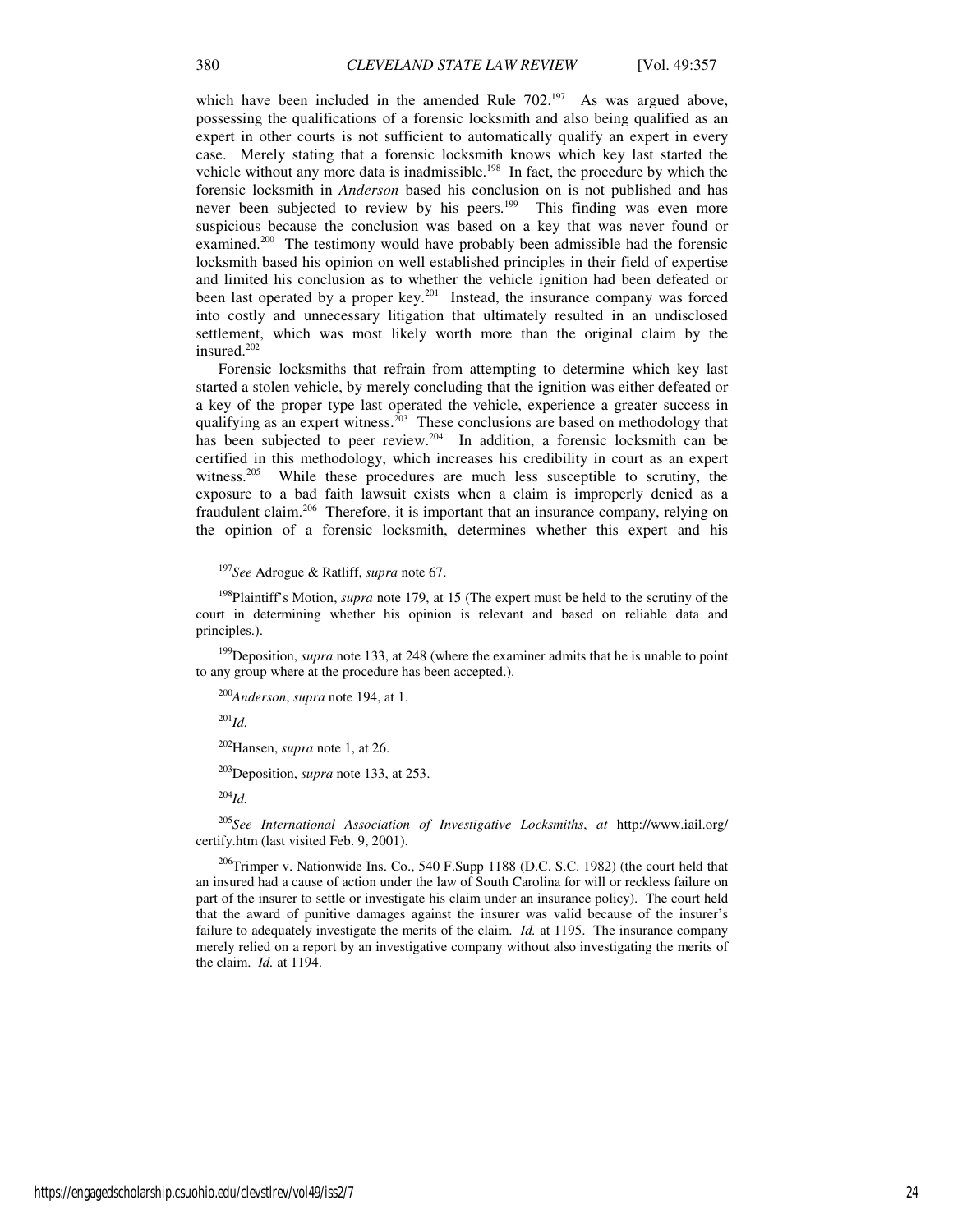conclusion will be admissible under Rule 702. An insurance company should not base the denial of a claim on an opinion that cannot be admitted in court, otherwise the insurance company will be limited in whatever defense it might raise against a bad faith suit.<sup>207</sup> Forensic locksmiths, therefore, should be limited in their Forensic locksmiths, therefore, should be limited in their conclusions to established principles and methodology of their field so as to prevent an insurance company from denying an otherwise legitimate vehicle theft claim.

In 1999, the court in *St. Elizabeth's Employee Federal Credit Union v. Jarman*<sup>208</sup> allowed a forensic locksmith to testify as to the method that was used to start a stolen vehicle. In this case, the plaintiffs filed a claim stating that their vehicle was stolen. At the time of the theft, the plaintiffs were behind on the loan and were in the process of trying to sell the car.<sup>209</sup> The insurance company employed the services of the forensic locksmith to determine whether the vehicle's ignition system had been defeated, which would be consistent with plaintiff's claim. A jury found for the insurer both the breach of contract and bad-faith claims.<sup>210</sup>

Upon appeal, the plaintiffs maintained that all keys to their vehicle were in their possession all along, despite the forensic locksmith's conclusion that the vehicle ignition had not been defeated.<sup>211</sup> The forensic locksmith admitted that the vehicle's ignition could be picked, but not easily. Plaintiffs appealed that their expert should have been allowed to testify to rebut the findings of the forensic locksmith.<sup>212</sup> Here, the court correctly allowed the forensic locksmith to testify as an expert based on his experience, that the ignition had most likely been operated with a key of the proper type.<sup>213</sup> The final verdict of whether the vehicle in fact was last operated with a key of the proper type is a question of fact for the jury. However, the forensic locksmith did not testify as to which key last started the vehicle.

In an even more recent case, the Louisiana Court of Appeals held that the "Key Pathway Analysis" was properly admitted to determine that the key in the insured's possession was the last key to operate the ignition.<sup>214</sup> The Court of Appeals held that the trial court erred in its analysis of the defendant's expert witness testimony regarding the condition of the key found in the plaintiff's house.<sup>215</sup> The trial court determined that the North Eastern Technical Services report was inconclusive as to

<sup>210</sup>*Id.*

j

 $^{211}$ *Id.* at 2.

<sup>212</sup>*Id.* The court determined that the rebuttal expert would not assist the jury because Mr. Pacheco had already stated that the vehicle could be picked; the conclusion that the plaintiff's witness wanted to offer. *Id.* at 3. Therefore the testimony of this witness would have been consistent with the opinion and findings of Mr. Pacheco. *Id.* 

<sup>213</sup>*Id.* at 2.

<sup>214</sup>Tabchouri v. Progressive Insurance Co., 775 So.2d 1127 (La. Ct. App. 2000).

<sup>215</sup>*Id.* at 1130.

<sup>207</sup>*Id.* at 1194.

<sup>208</sup>1999 WL 162138 (Ohio App. 1 Dist. 1999).

<sup>&</sup>lt;sup>209</sup>*Id.* at 1. During the investigation of the claim, the insurance company asked it's insured to provide all payment receipts and financial statements as proof that there was not a financial necessity to intentionally destroy the vehicle.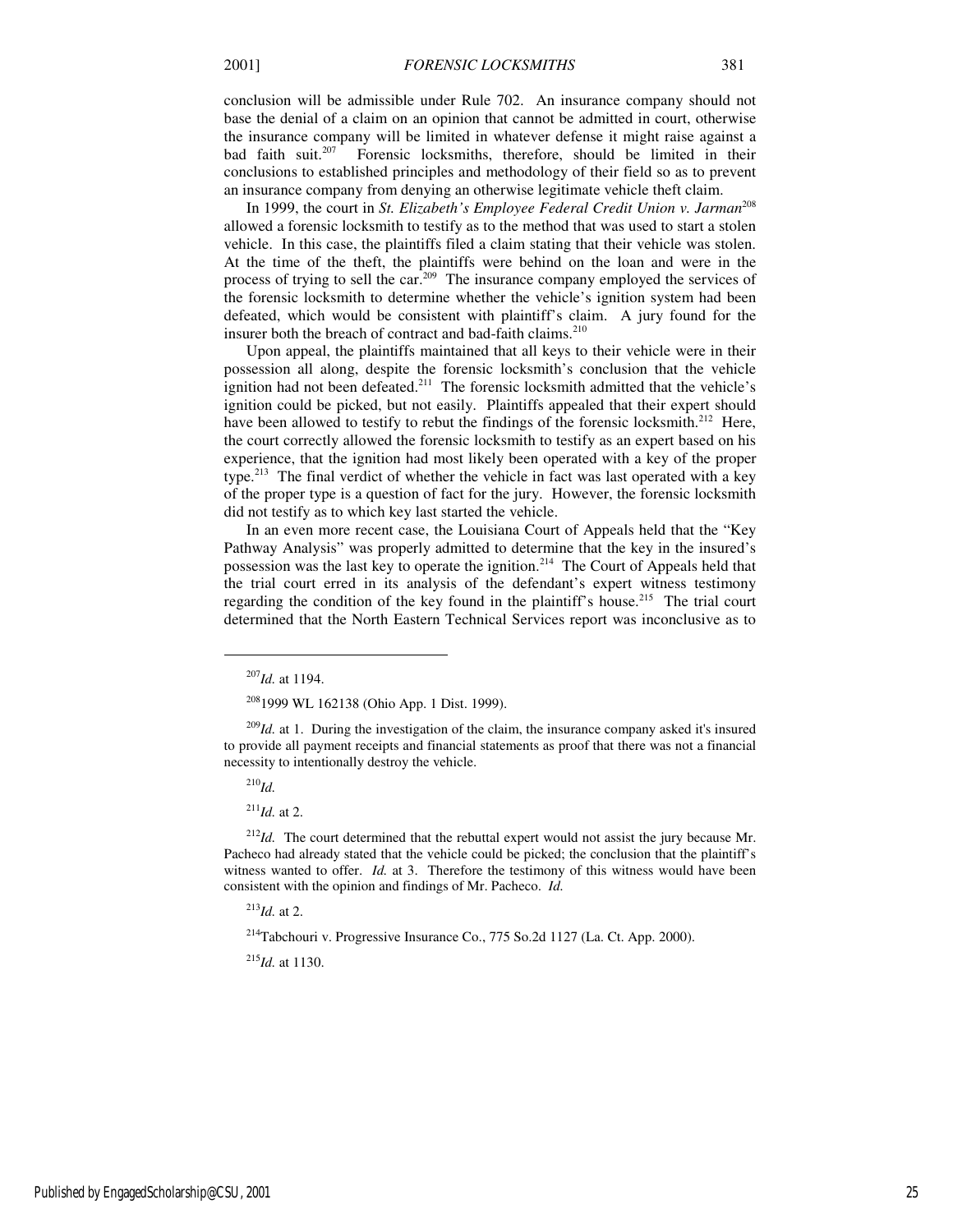which key was used to last operate the vehicle.<sup>216</sup> The Court of Appeals stated that the expert witness clearly established the key in the plaintiff's possession was the last key to operate the ignition lock assembly. $2^{17}$ 

The trial court specifically stated that the marks left on the key, which the uncontroverted evidence showed were made by the key being forcibly removed from the ignition, were explained by the plaintiff and his wife.<sup>218</sup> However, the Court of Appeals determined that the plaintiff's statement was not made on record to support the trial judge's finding. The only explanation presented to the court as to the marks on the keys, was the explanation presented by the expert witness for the insurer.<sup>219</sup> In addition, the plaintiff-insured's were unable to offer any contradictory opinion as to the findings of the expert regarding the marks on the key or whether that particular key was in fact the last key to operate the vehicle.<sup>220</sup> Therefore, the Court of Appeals concluded that the testimony of the examiner was admissible and reliable in assisting the jury to determine whether the insured had committed insurance fraud.<sup>221</sup>

## VI. CONCLUSION

The history of the development of Rule 702 demonstrates the wide range of admissibility of expert testimony that is not necessarily grounded in scientific evidence. Forensic locksmiths are a group of experts that have been qualified to testify generally under Rule 702 regarding the manner in which any type of lock has een operated. Forensic locksmiths that are properly qualified to testify in a court of law can be valuable in assisting the jury to better understand the facts of a case.

More specifically, the use of forensic locksmiths by insurance companies can be a valuable asset in combating fraudulent insurance claims. However, caution must be taken when relying on the opinions of forensic locksmiths whose findings may be speculative or based on methodology that is not commonly used within the field. When an insurance company uses a forensic locksmith, the company should determine if the theory or technique of the forensic locksmith has been or can be tested. In addition, the insurance company should determine if the theories advanced by the forensic locksmith have been subjected to peer review and publication. The insurance company should determine whether the theory and technique relied upon by the forensic locksmith have attracted widespread acceptance within the relevant community of forensic locksmiths. The risk for bad faith claims against insurance

j

<sup>220</sup>*Id.*

 $^{221}$ *Id.* at 3.

<sup>&</sup>lt;sup>216</sup>*Id.* (The trial court held that the report was inconclusive due to the fact that the expert was unable to explain the existence of alternative possibilities for the marks on the ignition components.).

<sup>217</sup>*Id.* at 1130.

<sup>&</sup>lt;sup>218</sup>*Id.* at 1130. Because the plaintiff claimed he was upset when he went to attempt to start the car at the salvage yard, and it did not start, the plaintiff removed the key from the ignition rather forcibly. *Id.* at 1130. This testimony led the trial court to believe that the expert's opinion was inconclusive with regards to which key was used to operate the vehicle last. *Id.* 

<sup>219</sup>*St. Elizabeth's*, 1999 WL 162138 at 2. Through examining the markings on the key with the markings found on the lock, the expert properly concluded that the key in question was the last key to operate the ignition lock assembly.